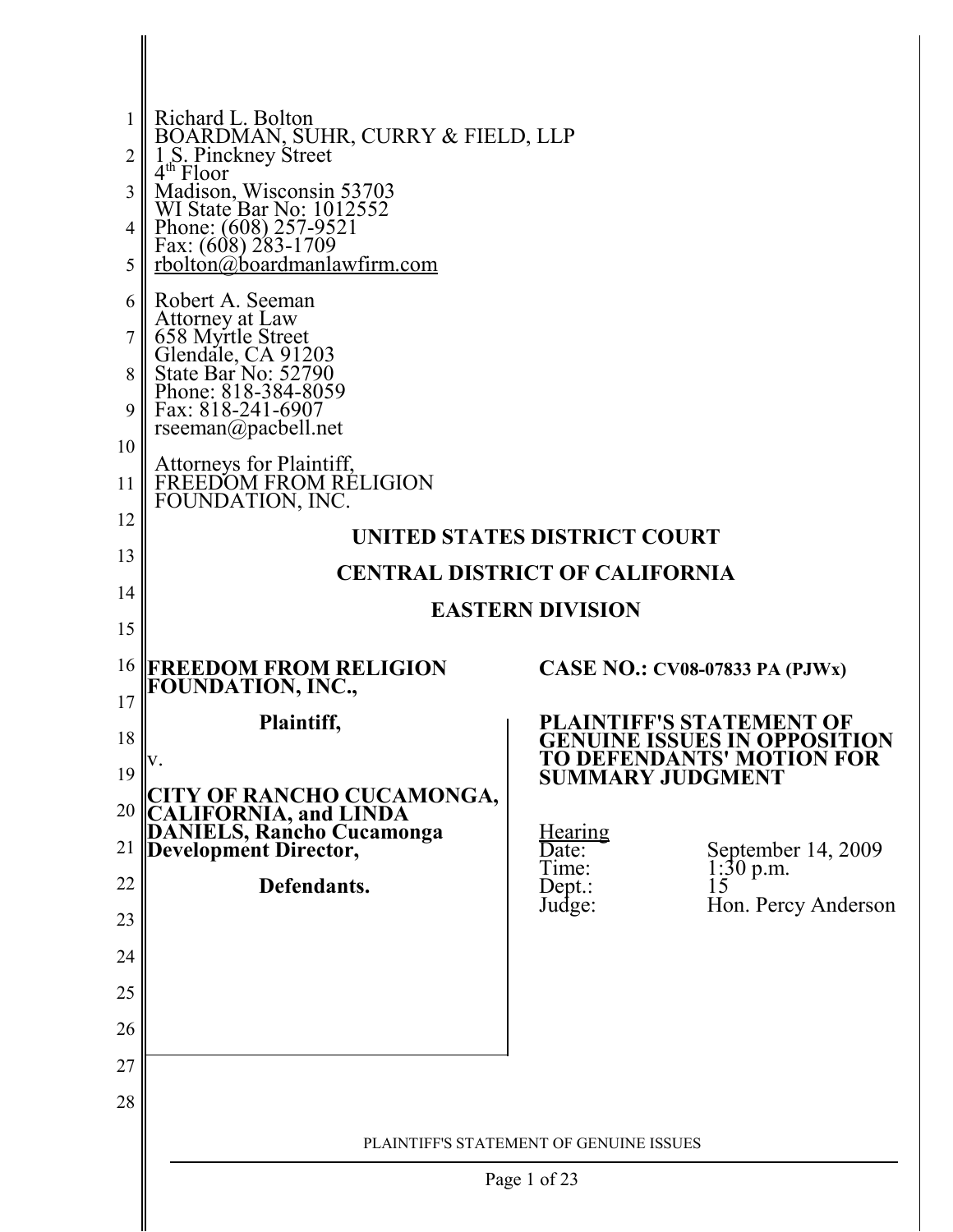5

6

7

8

9

10

11

12

13

14

1

**I. Pursuant to Local Rule 7-9, Plaintiff submits its opposition to Defendants' statement of alleged uncontroverted facts.**

#### **DEFENDANTS' ALLEGED UNDISPUTED MATERIAL FACT**

**1.** The City of Rancho Cucamonga has a custom and policy of letting businesses know about citizen complaints related to the business.

# **SUPPORTING EVIDENCE**

**1.** Deposition of Linda Daniels, pp. 28:7-11, 51:2-24; 95:12-21 (true and correct copies of these pages are attached collectively to the Motion as Exhibit C ); Deposition of Donna Vega, pp. 15:21 through 16:4, 19:13- 21, 81:20-23. (True and correct copies of these pages are attached collectively to the Motion as Exhibit D.)

**SUPPORTING EVIDENCE**

**1.** Deposition of Kurt Keating, p. 19:17- 21; Deposition of Jack Lam, p. 24:11-7

and p. 25:5-10.

### **PLAINTIFF'S RESPONSE IN OPPOSITION**

15 16 **1**. Not disputed, but with the caveat that at least some City employees have denied that any such policy exists,

17 including the head of Code

18 Enforcement, Kurt Keating, and City

Manager, Jack Lam. If the jury accepts

19 their testimony, then Linda Daniels may

20 still be individually liable for having

21 directed her employee, Donna Vega, to

contact General Outdoor Advertising

22 23 regarding complaints about FFRF's billboard.

24

28

25 **2.** Tim Lynch requested that the City of Rancho Cucamonga notify him of

26 complaints relating to General Outdoor

27 Advertising billboards, and routinely does so in other cities and counties.

**2.** Declaration of Tim Lynch, ¶ 2; Deposition of Tim Lynch, pp. 23:6-8, 24:9-11. (True and correct copies of these pages are attached collectively to the Motion as Exhibit A.)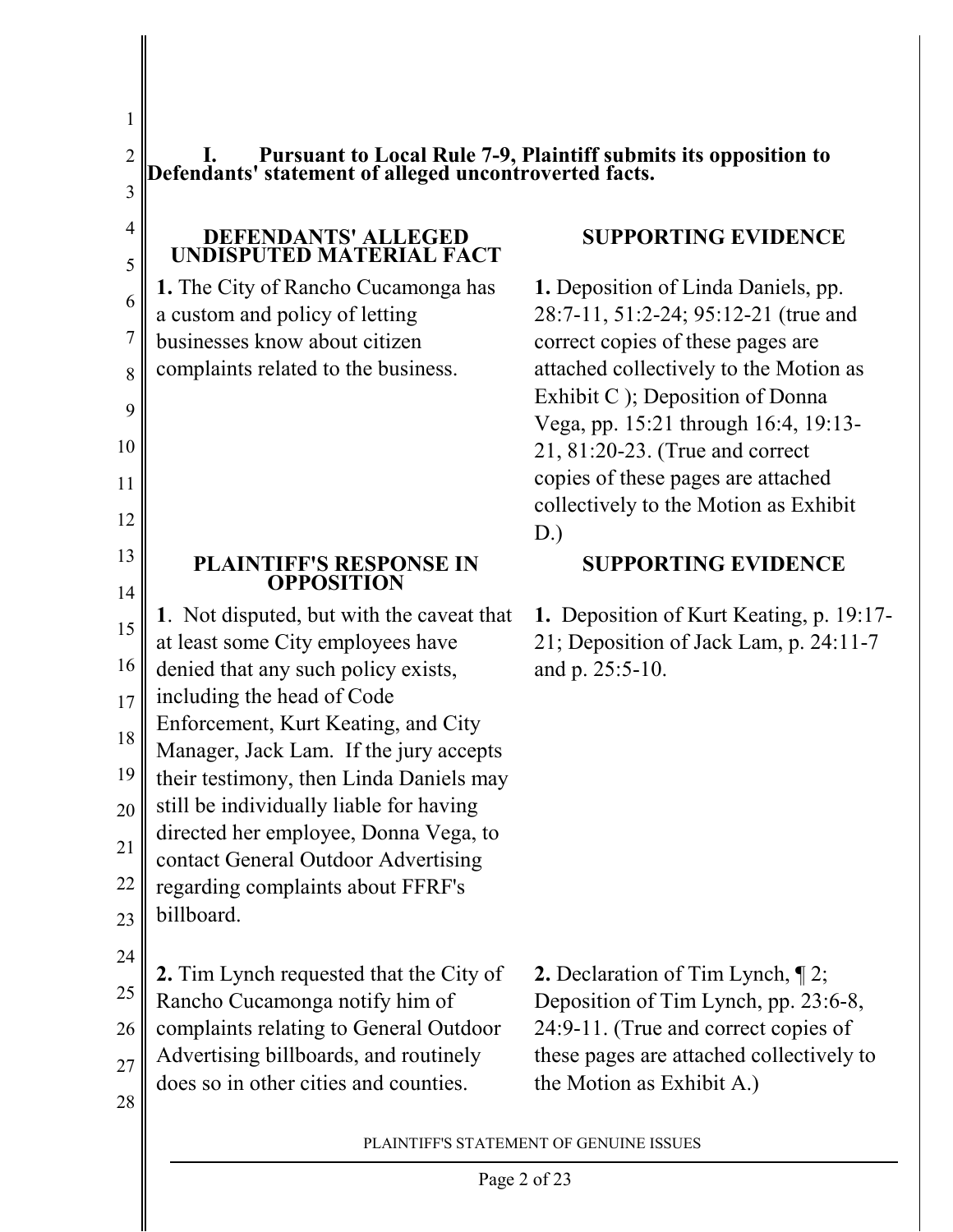1

#### **PLAINTIFF'S RESPONSE IN OPPOSITION**

3 4 5 6 7 8 9 10 11 12 13 14 15 16 17 18 19 20 21 22 23 24 25 26 27 28 **2**. Disputed. No employee of the City has acknowledged any such request, and in fact, the City Manager and the City Attorney deny even knowing Tim Lynch. The jury also could disbelieve Lynch's self-serving claim by drawing reasonable inferences from substantial other evidence. General Outdoor Advertising, for instance, must obtain City approvals for lucrative business projects and admittedly has an incentive to please the City. The City's policy of reporting complaints to local businesses, moreover, is predicated on the expectation that businesses will engage in corrective behavior in order to maintain good relations with the City. Finally, the jury could also conclude that any such request by Mr. Lynch related to matters within the City's jurisdiction to regulate, such as location, size, lighting, etc. Matters of billboard content, however, are admittedly beyond the authority of the City to directly regulate, which is precisely why the City contacted General Outdoor Advertising through personnel in active negotiation with the Company on pending lucrative business matters. In any event, no City employee has ever testified that the City's complaint to General Outdoor Advertising was based upon a request from the Company, including Linda Daniels, Donna Vega, Jack Lam, or Attorney Jim Markman.

### **SUPPORTING EVIDENCE**

**2.** Dep. of Jack Lam, p. 58:3-10; Dep. of James Markman, p. 53:7-8; p. 9:17-24 and p. 10:4-6; p. 48:21 through p. 49:7; p. 52:6-10; p. 53:1-6; p. 61:6-8; p. 12:12-15; and p. 18:8-17; Dep. of Kurt Keating, p. 21:17 through p. 23:11; Dep. of Billy Wynn, p. 33:22 through p. 34:7; Dep. of Tim Lynch, p. 27:7-10; p. 33:4- 15; Dep. of Donna Vega, p. 5:25 through p. 10:10; p. 14:3 through 16:4; p. 21:4-25; p. 29:6 through p. 32:7; p. 42:7 through p. 43:10; p. 80:5-10; p. 81:20-23; Dep. of Linda Daniels, p. 12:2-16; p. 13:1-4; p. 15:24 through p. 16:3; p. 24:19-22; p. 48:3-15; p. 63:4-7; p. 70:14-18; p. 83:14-22; p. 93:18 through p. 94:10; and p. 138:8-12; Declaration of Richard Bolton, ¶ 12.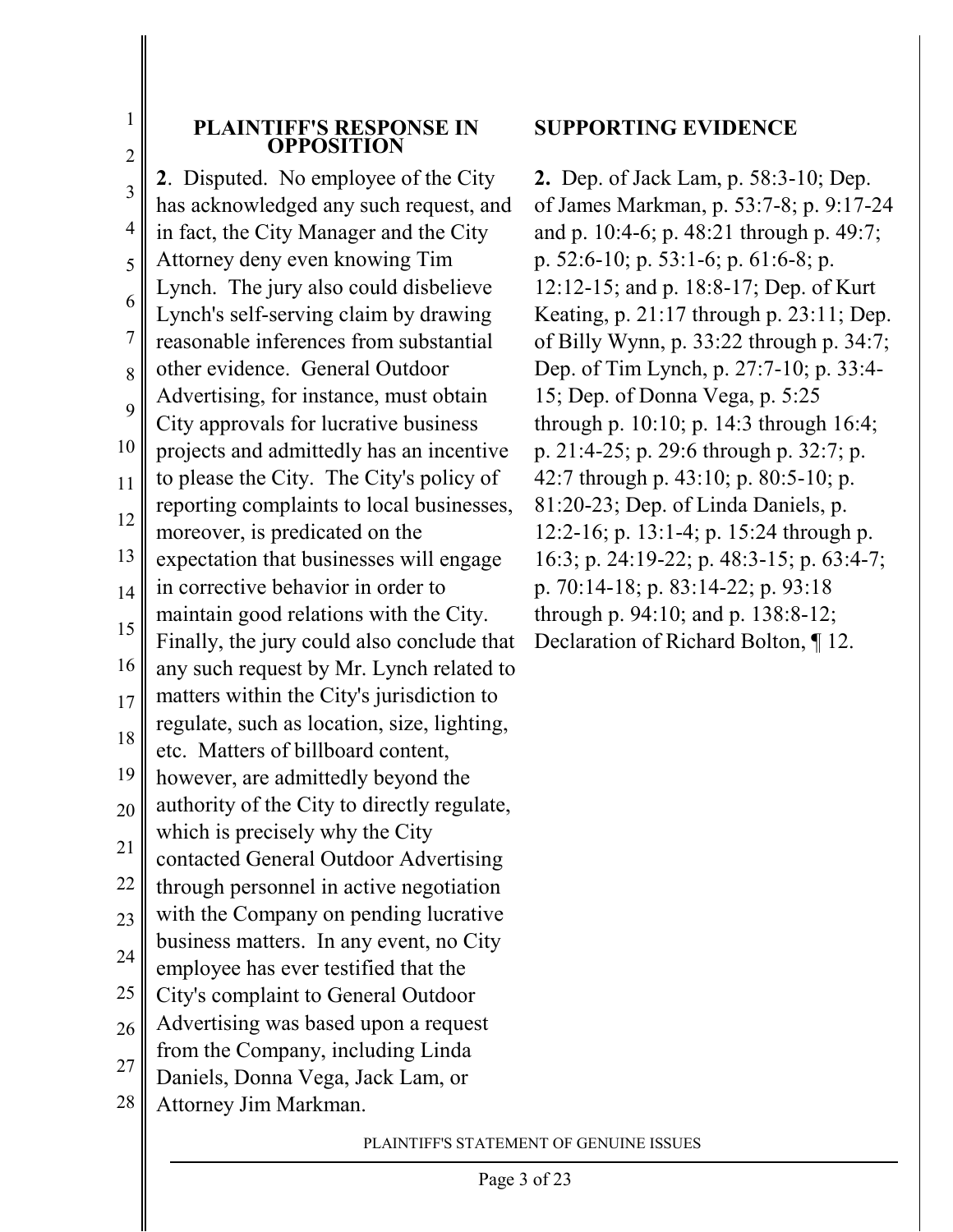| $\mathbf{1}$            |                                                                         |                         |
|-------------------------|-------------------------------------------------------------------------|-------------------------|
|                         | <b>3.</b> Donna Vega was the only City of                               | $\overline{\mathbf{3}}$ |
| $\overline{2}$          | Rancho Cucamonga employee that                                          | $\overline{\mathrm{L}}$ |
| $\overline{\mathbf{3}}$ | Billy Wynn spoke with regarding                                         | $\mathbf{1}$            |
| $\overline{4}$          | citizen complaints about the "Imagine                                   | $\overline{O}$          |
| 5                       | No Religion" billboard.                                                 | $\mathbf{C}$<br>B       |
|                         |                                                                         |                         |
| 6                       | <b>PLAINTIFF'S RESPONSE IN<br/>OPPOSITION</b>                           |                         |
| $\overline{7}$          | 3. Not disputed.                                                        |                         |
| 8                       |                                                                         |                         |
| 9                       | 4. Neither Donna Vega nor anyone else                                   | $\overline{\mathbf{4}}$ |
|                         | employed by the City of Rancho                                          | $\overline{L}$          |
| 10                      | Cucamonga expressed objection to the                                    | $\overline{C}$          |
| 11                      | "Imagine No Religion" billboard to                                      | $\overline{p}$          |
| 12                      | Billy Wynn.                                                             | $\overline{\mathbf{N}}$ |
| 13                      |                                                                         |                         |
| 14                      | <b>PLAINTIFF'S RESPONSE IN</b>                                          |                         |
|                         | <b>OPPOSITION</b>                                                       |                         |
|                         |                                                                         |                         |
| 15                      | 4. Disputed. The City's policy of                                       | 4                       |
| 16                      | contacting local businesses about                                       | $\overline{\mathrm{L}}$ |
| 17                      | complaints is intended and expected to                                  | 6                       |
|                         | provoke a response by the company.                                      | tł                      |
| 18                      | According to Donna Vega, in her                                         | p                       |
| 19                      | experience, companies that receive such                                 | 3                       |
| 20                      | complaints typically respond to the                                     | $\Gamma$                |
| $\overline{21}$         | complaint and report back to the City                                   | tł                      |
|                         | regarding any resolution. The City<br>Attorney for Rancho Cucamonga,    | N<br>4                  |
| 22                      | moreover, considers the reporting of                                    | 5                       |
| 23                      | such complaints as a proactive means of                                 | 6                       |
| 24                      | communicating to businesses that they                                   |                         |
| 25                      | are perceived to be acting "badly." The                                 |                         |
|                         | City also has admitted that it approached                               |                         |
| 26                      | General Outdoor Advertising and "asked"                                 |                         |
| 27<br>28                | if there was a way to get it [the<br>billboard] removed." Linda Daniels |                         |

**3.** Declaration of Billy Wynn, ¶ 5; Deposition of Billy Wynn, pp. 36:15- 19, 37:1-4. (True and correct copies of these pages are attached collectively to the Motion as Exhibit  $B.$ 

## **SUPPORTING EVIDENCE**

**4**. Declaration of Billy Wynn, ¶ 5; Deposition of Billy Wynn, p. 23:6-10. True and correct copies of these pages are attached collectively to the Motion as Exhibit B.)

# **SUPPORTING EVIDENCE**

**4.** Declaration of Wendy Leung, ¶ 5; Dep. of Donna Vega, p. 5:25 through p. 6:6; p. 6:21 through p. 7:16; p.7:24 hrough p. 10:8; p. 14:3 through p. 15:7; p. 21:4-25; p. 29:13 through p. 30:7; p. 31:3-11; p. 32:1-7; Dep. of Linda Daniels, p. 12:4-16; p. 13:1-4; p. 93:21 hrough p.  $94:10$ ; Dep. of James Markman, p. 9:17 through p. 10:6; p. 48:21 through p. 49:4; p. 52:6-10; p.  $53:1-6$ ; p. 61:6-9; p. 66:15 through p.  $7:6.$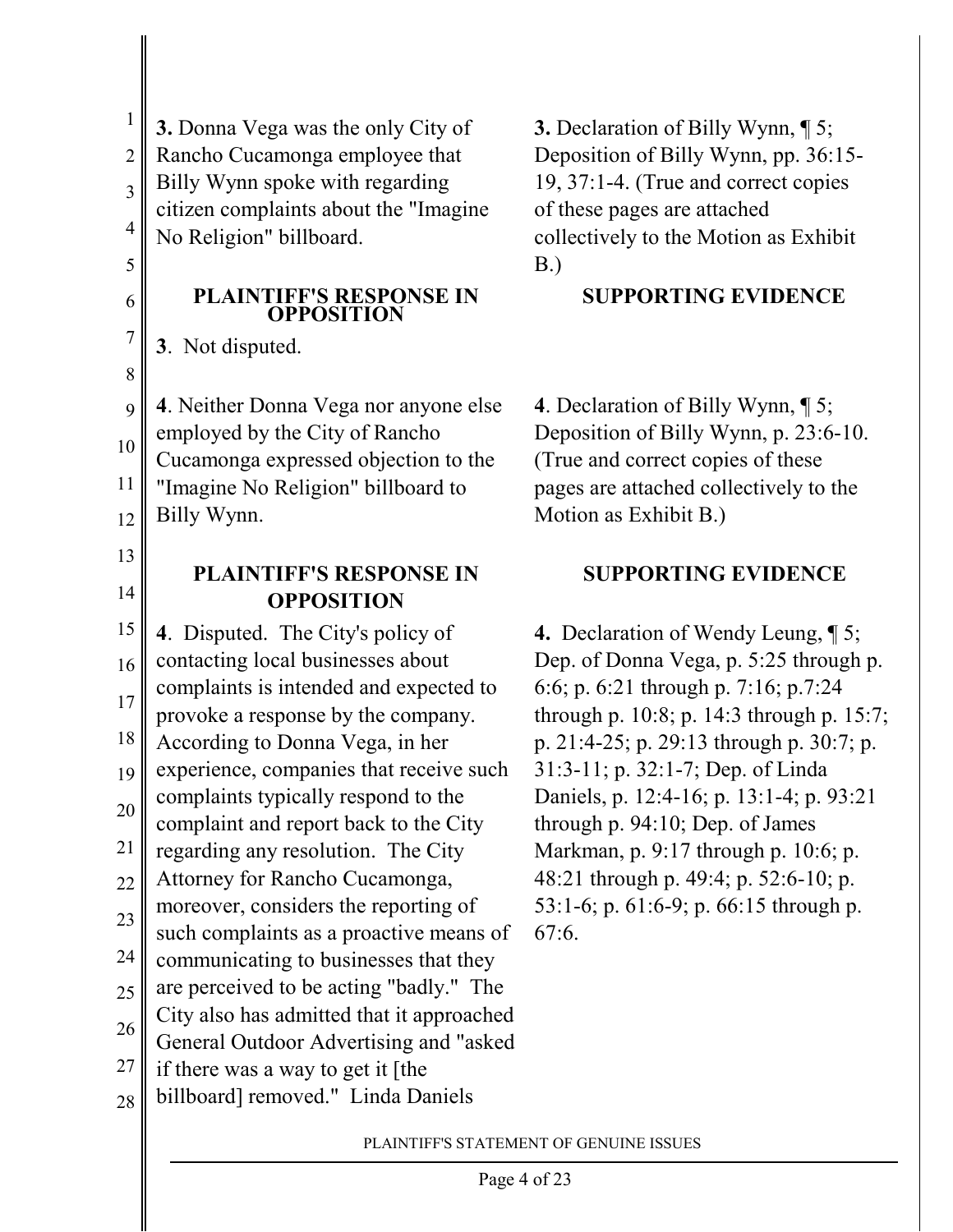| 1              |                                                                                    |                                                                                        |
|----------------|------------------------------------------------------------------------------------|----------------------------------------------------------------------------------------|
|                | described this purpose in statements that                                          |                                                                                        |
| 2              | she made to a newspaper reporter,                                                  |                                                                                        |
| 3              | Wendy Leung. According to Donna<br>Vega, moreover, General Outdoor                 |                                                                                        |
| 4              | Advertising immediately expressed its                                              |                                                                                        |
| 5              | intent to get back to her regarding the                                            |                                                                                        |
| 6              | reported complaint about the FFRF                                                  |                                                                                        |
|                | billboard, and Donna Vega herself                                                  |                                                                                        |
| $\overline{7}$ | reported back to her supervisor, Linda                                             |                                                                                        |
| 8              | Daniels, thereby suggesting that her                                               |                                                                                        |
| 9              | contact with General Outdoor<br>Advertising was more than just                     |                                                                                        |
| 10             | informational. Donna Vega's                                                        |                                                                                        |
| 11             | communication to General Outdoor                                                   |                                                                                        |
| 12             | Advertising included notification that                                             |                                                                                        |
| 13             | the FFRF billboard was considered                                                  |                                                                                        |
| 14             | substantively offensive.                                                           |                                                                                        |
|                | <b>5</b> . General Outdoor Advertising                                             | <b>5.</b> Declaration of Billy Wynn, $\P$ 3;                                           |
| 15             | directly received complaints about the                                             | Deposition of Billy Wynn, p. 8:12-20.                                                  |
| 16             | "Imagine No Religion" billboard.                                                   | (True and correct copies of these                                                      |
| 17             |                                                                                    | pages are attached collectively to the                                                 |
| 18             |                                                                                    | Motion as Exhibit B.)                                                                  |
| 19             | <b>PLAINTIFF'S RESPONSE IN</b>                                                     | <b>SUPPORTING EVIDENCE</b>                                                             |
| 20             | <b>OPPOSITION</b>                                                                  |                                                                                        |
| 21             | <b>5.</b> Not disputed, except as to any                                           | <b>5</b> . Dep. of Donna Vega, p. 7:7-12; p.                                           |
| 22             | inference that General Outdoor                                                     | 11:13 through p. 13:15; p. 29:19 through                                               |
| 23             | Advertising acted in response to such<br>direct complaints. In fact, stories about | p. 30:1; Dep. of Billy Wynn, p. 8:4-20;<br>p. $31:19$ through p. $32:19$ ; Dep. of Tim |
| 24             | the FFRF billboard had run on local                                                | Lynch, p. 7:2-5; p. 9:4-20; p. 8:4-10;                                                 |
|                | media, including TV, and Tim Lynch                                                 | Dep. of Linda Daniels, p. 15:12-19; p.                                                 |
| 25             | had fielded comments from his own                                                  | 48:7-15; p. 93:17 through p. 94:10.                                                    |
| 26             | softball team well before the City                                                 |                                                                                        |
| 27             | contacted the Company. Significantly,                                              |                                                                                        |
| 28             | however, the Company had not planned<br>to take any action regarding the FFRF      |                                                                                        |
|                |                                                                                    | PLAINTIFF'S STATEMENT OF GENUINE ISSUES                                                |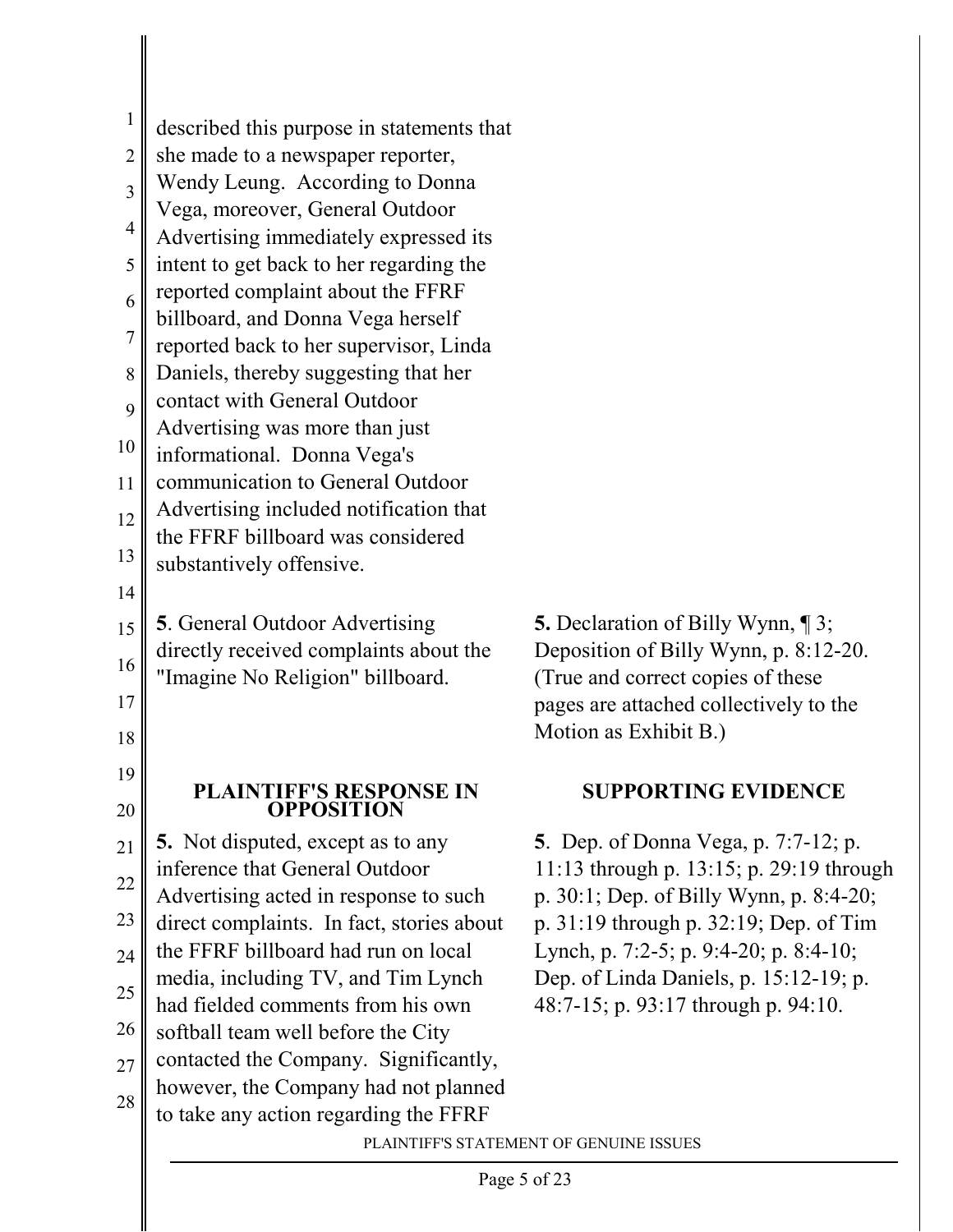| $\mathbf{1}$            |                                                                                   |
|-------------------------|-----------------------------------------------------------------------------------|
|                         | billboard. After being contacted by the                                           |
| $\overline{c}$          | City late on the afternoon of November                                            |
| $\overline{\mathbf{3}}$ | 19, however, the Company reported to                                              |
| $\overline{4}$          | the City first thing the next morning on                                          |
| $\overline{5}$          | Thursday, November 20, that the FFRF                                              |
|                         | billboard was being removed from<br>display. For its own part, the City           |
| $\overline{6}$          | concedes that General Outdoor                                                     |
| $\overline{7}$          | Advertising knew about the controversy                                            |
| 8                       | regarding the FFRF billboard, but Linda                                           |
| 9                       | Daniels felt such prior information did                                           |
| 10                      | not substitute for directly reporting that                                        |
|                         | the City received such complaints.                                                |
| 11                      |                                                                                   |
| 12                      | 6. Tim Lynch was concerned about                                                  |
| 13                      | negative controversy related to the<br>"Imagine No Religion" billboard.           |
| 14                      |                                                                                   |
| 15                      |                                                                                   |
|                         |                                                                                   |
|                         |                                                                                   |
| 16                      | <b>PLAINTIFF'S RESPONSE IN</b>                                                    |
| 17                      | <b>OPPOSITION</b>                                                                 |
| 18                      | 6. Disputed. A reasonable jury could                                              |
| 19                      | draw the inference that the City's                                                |
| 20                      | concern about the billboard was decisive                                          |
| 21                      | in the Company's decision, rather than<br>the general public controversy. General |
| 22                      | Outdoor Advertising apparently knew                                               |
| 23                      | about the controversial nature of the                                             |
| 24                      | FFRF billboard prior to being contacted                                           |
|                         | by the City, but the Company had no<br>plan to take any action. The Company,      |
| 25                      | however, immediately removed FFRF's                                               |
| 26                      | billboard from display after being                                                |
| 27<br>28                | contacted on behalf of the City by an<br>agency employee selected precisely       |

6. Deposition of Tim Lynch, p. 13:24 through 14:2. (True and correct copies of these pages are attached collectively to the Motion as Exhibit A.)

### **SUPPORTING EVIDENCE**

6. Dep. of Billy Wynn, p. 8:4-20; p. 31:19 through p. 32:19; p. 33:22 through p. 34:8; p. 38:3-8; Dep. of Tim Lynch, p. 9:9-20; p. 8:4-10; p. 9:9-13; p. 24:2 through p. 27:10; Dep. of Donna Vega, p. 6:21 through p. 7:16; p. 7:24 through p. 8:25; p. 21:4-25; Dep. of Linda Daniels, p. 45:14-20; 48:3-15; p. 62:13 through 63:7; 93:17 through p. 94:10; Dep. of James Markman, p. 9:17 through 10:6; p. 48:21 through p. 49:4; p. 52:6-10; p. 53:1-6; p. 61:6-9; p. 66:15 through 67:6; Declaration of Wendy Leung.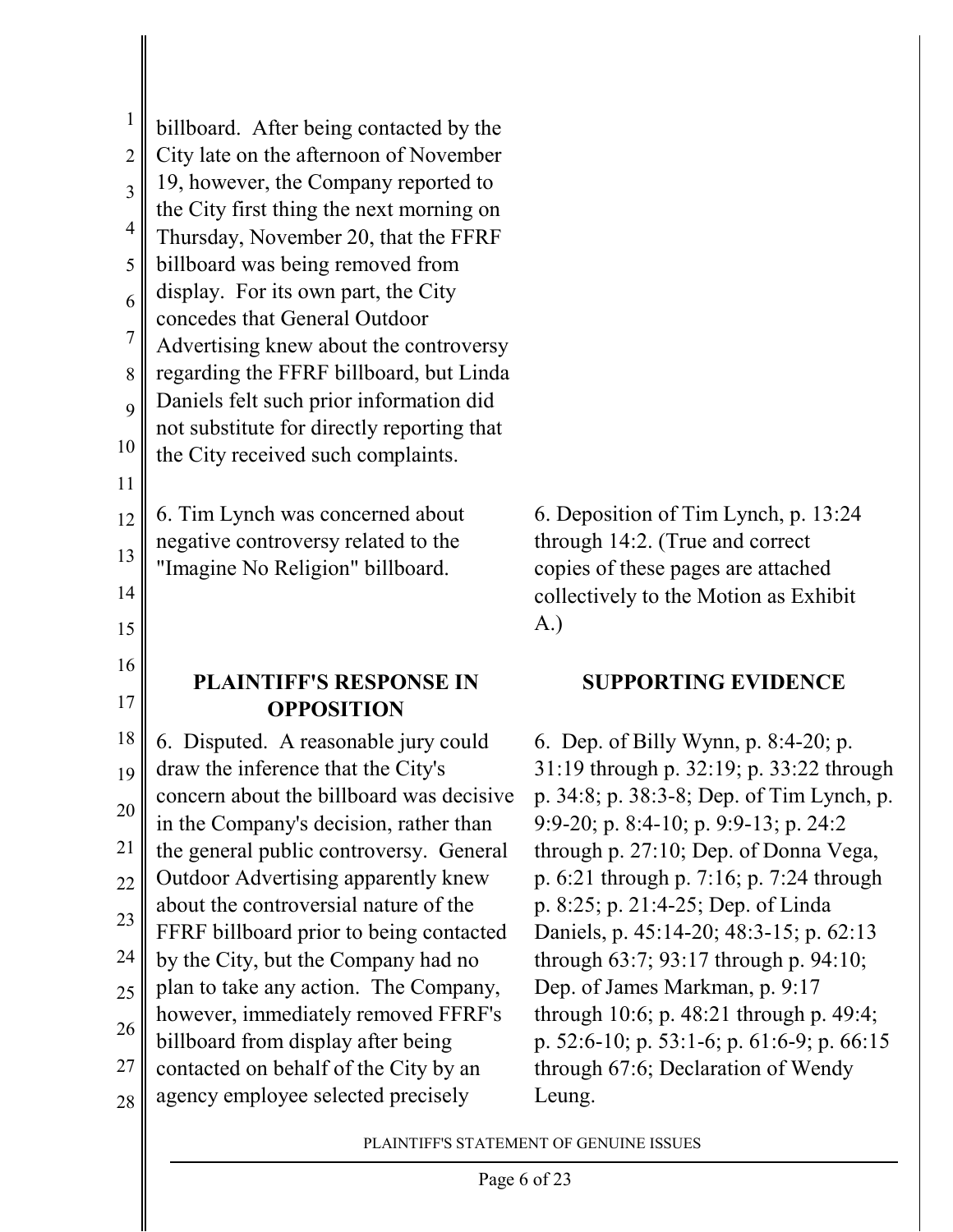| $\mathbf{1}$            | because she was in negotiations with                                                  |                                                                       |  |
|-------------------------|---------------------------------------------------------------------------------------|-----------------------------------------------------------------------|--|
| $\overline{2}$          | the Company regarding a lucrative                                                     |                                                                       |  |
| $\overline{\mathbf{3}}$ | business matter. Good relations with the<br>City, moreover, is important to billboard |                                                                       |  |
| $\overline{4}$          | operators like General Outdoor                                                        |                                                                       |  |
| 5                       | Advertising. The inference that the                                                   |                                                                       |  |
| 6                       | City's complaint was decisive is                                                      |                                                                       |  |
| $\overline{7}$          | reinforced by the City's own expectation                                              |                                                                       |  |
|                         | that businesses will respond to contacts                                              |                                                                       |  |
| 8                       | by the City. The Company, however, is<br>in the business of posting billboard         |                                                                       |  |
| 9                       | communications for hire, and the                                                      |                                                                       |  |
| 10                      | Company could evaluate the FFRF                                                       |                                                                       |  |
| 11                      | billboard even before the display, but                                                |                                                                       |  |
| 12                      | the Company typically does not evaluate                                               |                                                                       |  |
| 13                      | content. Finally, the inference is<br>unmistakable that the Company's                 |                                                                       |  |
| 14                      | pending negotiations with the City over                                               |                                                                       |  |
| 15                      | a potentially lucrative project was the                                               |                                                                       |  |
|                         | moving force in the Company's decision,                                               |                                                                       |  |
| 16                      | which the City expected to be the case.                                               |                                                                       |  |
| 17                      | That is why City Attorney Jim Markman                                                 |                                                                       |  |
| 18                      | targeted Linda Daniels' agency as the<br>best choice to contact General Outdoor       |                                                                       |  |
| 19                      | Advertising.                                                                          |                                                                       |  |
| 20                      |                                                                                       |                                                                       |  |
| 21                      | 7. Tim Lynch decided to take down the                                                 | 7. Declaration of Tim Lynch, ¶ 6, 8;                                  |  |
| 22                      | "Imagine No Religion" billboard for                                                   | Deposition of Tim Lynch, pp. 11:10-                                   |  |
| 23                      | economic reasons.                                                                     | 16, 13:18-21, 32:9-24. (True and<br>correct copies of these pages are |  |
|                         |                                                                                       | attached collectively to the Motion as                                |  |
| 24                      |                                                                                       | Exhibit A.)                                                           |  |
| 25                      |                                                                                       |                                                                       |  |
| 26<br>27                | PLAINTIFF'S RESPONSE IN<br><b>OPPOSITION</b>                                          | <b>SUPPORTING EVIDENCE</b>                                            |  |
| 28                      | 7. Disputed. A reasonable jury could                                                  | 7. Dep. of Billy Wynn, p. 8:4-20; p.                                  |  |
|                         | conclude that General Outdoor                                                         | 31:19 through p. 32:19; p. 33:22 through                              |  |
|                         |                                                                                       | PLAINTIFF'S STATEMENT OF GENUINE ISSUES                               |  |
|                         | Page 7 of 23                                                                          |                                                                       |  |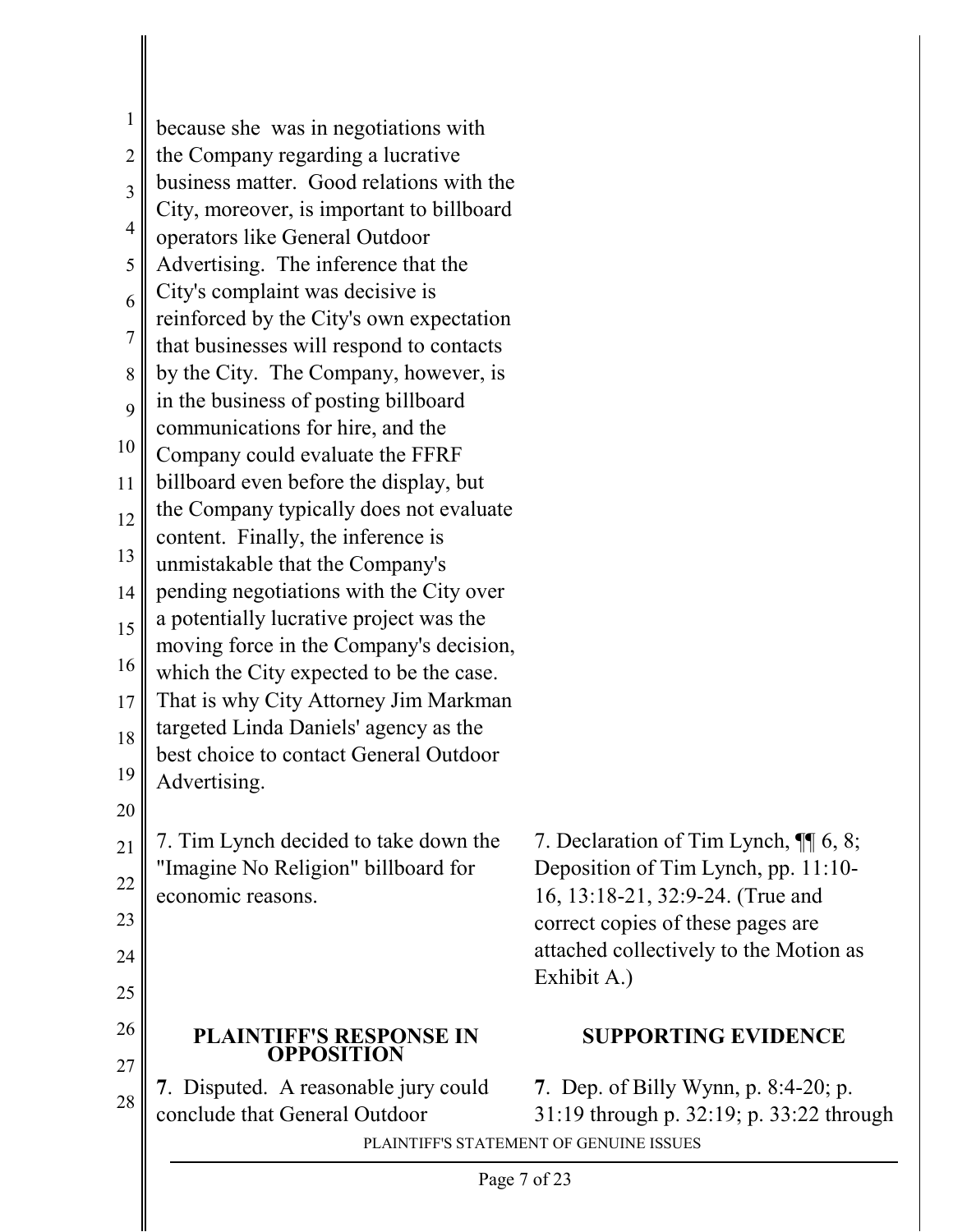1 2 3 4 5 6 7 8  $\overline{Q}$ 10 11 12 13 14 15 16 17 18 19 20 21 22 23 24 25 26 27 28 PLAINTIFF'S STATEMENT OF GENUINE ISSUES Advertising decided to remove the FFRF billboard because of the City's contact. The Company knew about the controversial nature of the FFRF billboard before being advised by the City that the billboard was perceived to be offensive. The Company, however, took no action, and had no plan to take action, until Donna Vega contacted the Company. The Company's economic considerations, therefore, more clearly related to the desire to satisfy the City, with whom the Company was in active negotiations regarding a lucrative business project. City Attorney Jim Markman targeted the person to approach the City on the basis that the Agency was involved in the negotiations with the Company. The Company, therefore, may very well have acted for perceived economic self-interest, but not because of any public controversy, but because of the implications of its negotiations with the City. General Outdoor Advertising candidly admits that fostering good relations with the City is a desirable business consideration, and the Company worried that its approval from the City could be affected. **8**. Tim Lynch decided that the contract value of the "Imagine No Religion" billboard was not high enough to justify dealing with the controversy related to the sign.

p. 34:8; p. 38:3-8; Dep. of Tim Lynch, p. 9:9-20; p. 8:4-10; p. 9:9-13; p. 24:2 through p. 27:10; Dep. of Donna Vega, p. 6:21 through p. 7:16; p. 7:24 through p. 8:25; p. 21:4-25; Dep. of Linda Daniels, p. 45:14-20; 48:3-15; p. 62:13 through 63:7; 93:17 through p. 94:10; Dep. of James Markman, p. 9:17 through 10:6; p. 48:21 through p. 49:4; p. 52:6-10; p. 53:1-6; p. 61:6-9; p. 66:15 through 67:6; Declaration of Wendy Leung.

**8**. Declaration of Tim Lynch, ¶ 6; Deposition of Tim Lynch, pp. 9:22 through 10:1, 32:9-24. (True and correct copies of these pages are attached collectively to the Motion as Exhibit A.)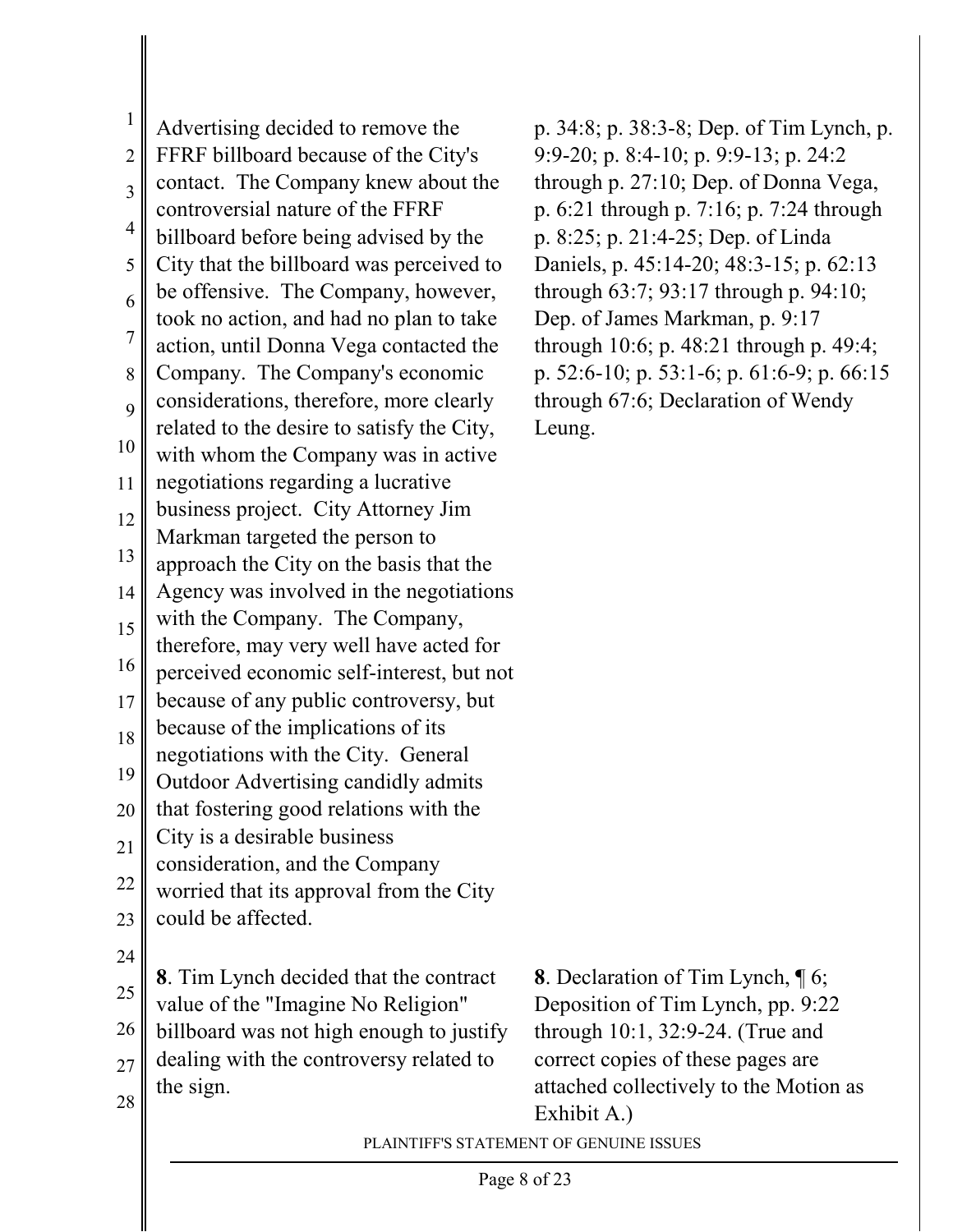1

#### **PLAINTIFF'S RESPONSE IN OPPOSITION**

3 4 5 6 7 8 9 10 11 12 13 14 15 16 17 18 19 20 21 22 23 24 25 26 27 28 **8**. Disputed. A reasonable jury could conclude that General Outdoor Advertising acted in response to the City's contact through Donna Vega. The Company knew of the controversy relating to the FFRF billboard prior to contact from the City yet took no action, and planned no action, until immediately after contact by the City. The City's contact, moreover, was accomplished through agency personnel in direct negotiations with the Company relating to a lucrative business project. The Company also admits that maintaining good relations with the City is an absolutely critical business consideration. The Company also knew the nature of the FFRF billboard and the size of the account before displaying the FFRF billboard. The only new development before the Company decided to take the FFRF billboard down, therefore, was the contact by the City, which contact the City anticipated and expected would evoke a response. In the City's experience, companies report back to the City regarding complaints received from City personnel. Linda Daniels also understood and expected that the City's approach would be construed as an inquiry as to whether anything could be done about the FFRF billboard, without demanding such action, which the City

### **SUPPORTING EVIDENCE**

**8**. Dep. of Billy Wynn, p. 8:4-20; p. 31:19 through p. 32:19; p. 33:22 through p. 34:8; p. 38:3-8; Dep. of Tim Lynch, p. 9:9-20; p. 8:4-10; p. 9:9-13; p. 24:2 through p. 27:10; Dep. of Donna Vega, p. 6:21 through p. 7:16; p. 7:24 through p. 8:25; p. 21:4-25; Dep. of Linda Daniels, p. 45:14-20; 48:3-15; p. 62:13 through 63:7; 93:17 through p. 94:10; Dep. of James Markman, p. 9:17 through 10:6; p. 48:21 through p. 49:4; p. 52:6-10; p. 53:1-6; p. 61:6-9; p. 66:15 through 67:6; Declaration of Wendy Leung.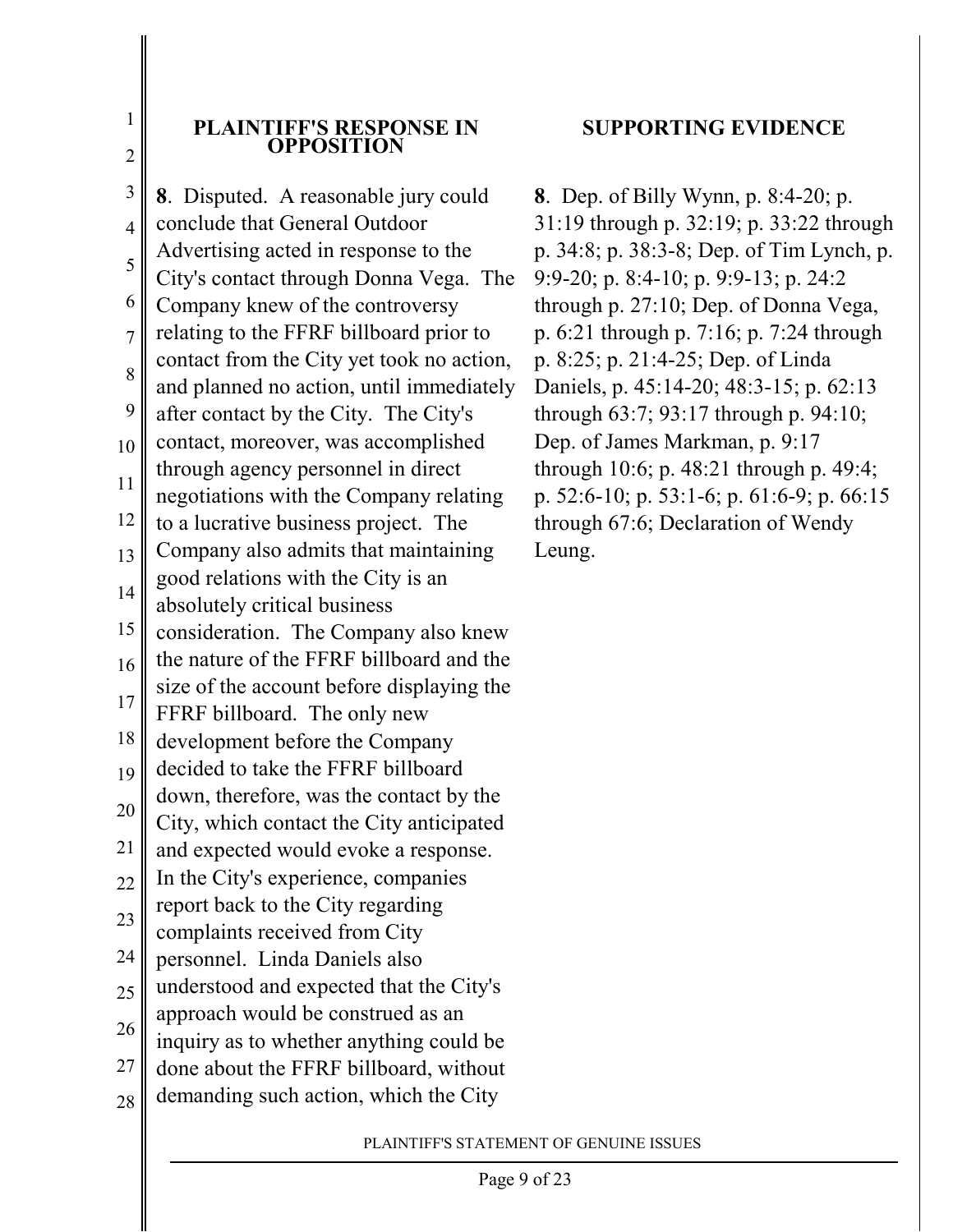1

knew it could not do.

3 4 5 6 **9**. Tim Lynch was concerned that ongoing controversy about the "Imagine No Religion" billboard could taint the sign location and make it more difficult to lease in the future.

# **PLAINTIFF'S RESPONSE IN OPPOSITION**

8 9 10 11 12 13 14 15 16 17 18 19 20 21 22 23 24 25 26 27 28 **9**. Disputed. A reasonable jury could conclude that the ongoing controversy regarding the FFRF billboard was not critical to General Outdoor Advertising, as the Company took no action and planned no action, until being contacted by the City -- despite knowledge of the controversy. The City, for its part, anticipated that the Company would construe the City's approach as criticism of the billboard and that the Company would thereby respond and report back. In fact, the Company immediately assured Donna Vega that it would get back to her after she contacted the Company. Maintaining good relations with the City is always an important business consideration for the Company. This was particularly true in November, 2008, when the Company was in negotiations with the City regarding a lucrative business project. City Attorney Jim Markman, in fact, considered the Agency in negotiations with the Company to be precisely the right choice to contact the Company and Donna Vega, not so subtly, referenced

**9**. Declaration of Tim Lynch, ¶ 7.

### **SUPPORTING EVIDENCE**

**9.** Dep. of Billy Wynn, p. 8:4-20; p. 31:19 through p. 32:19; p. 33:22 through p. 34:8; p. 38:3-8; Dep. of Tim Lynch, p. 9:9-20; p. 8:4-10; p. 9:9-13; p. 24:2 through p. 27:10; Dep. of Donna Vega, p. 6:21 through p. 7:16; p. 7:24 through p. 8:25; p. 21:4-25; Vega Dep. Exh. 2; Dep. of Linda Daniels, p. 45:14-20; 48:3-15; p. 62:13 through 63:7; 93:17 through p. 94:10; Dep. of James Markman, p. 9:17 through 10:6; p. 48:21 through p. 49:4; p. 52:6-10; p. 53:1-6; p. 61:6-9; p. 66:15 through 67:6; Declaration of Wendy Leung.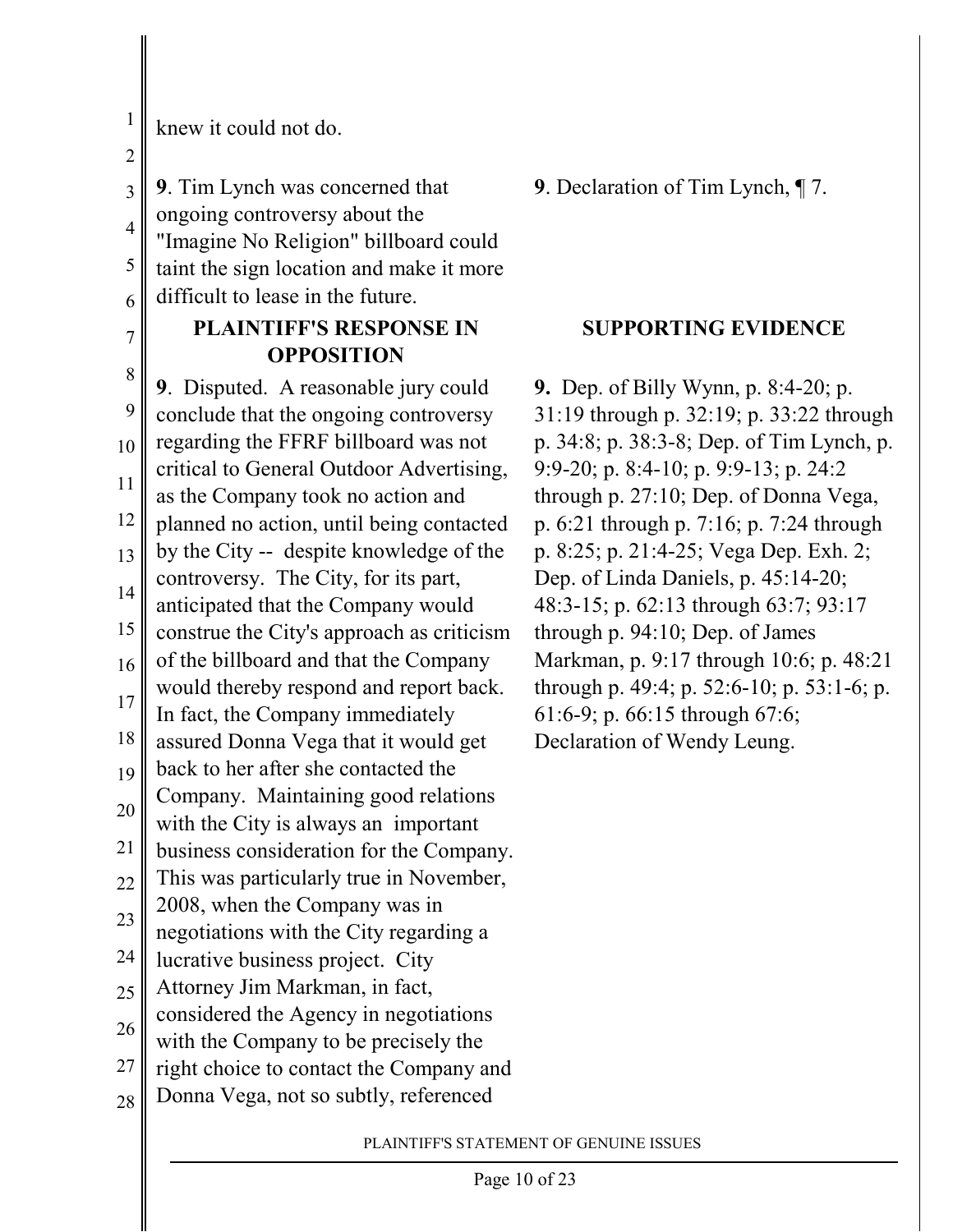1

the business project in her own e-mail to

the Company regarding the billboard

complaint.

10. Tim Lynch might have considered leaving the "Imagine No Religion" billboard up if the economics of the contract justified it.

8

9

### **PLAINTIFF'S RESPONSE IN OPPOSITION**

10 11 12 13 14 15 16 17 18 19 20 21 22 23 24 25 26 27 28 **10**. Disputed. A reasonable jury could conclude that Mr. Lynch's primary consideration was satisfying the City. In fact, General Outdoor Advertising did not plan to take the FFRF billboard down, despite controversy, until after being contacted by the City. General Outdoor Advertising also admits that good relations with the City is always an important business consideration. The Company, moreover, was in active negotiations relating to a lucrative business project at the time of the City's complaint. The persuasive influence of the City's approval process in that matter can be inferred from the fact that the City deliberately approached the Company through the Agency personnel involved in direct negotiations. According to Jim Markman, the City Attorney, such an approach is deemed most appropriate for resolving issues without formal action. Being able to influence the Company without formal action, but with subtle economic

10. Declaration of Tim Lynch, ¶ 8; Deposition of Tim Lynch, p. 32:9-24. (True and correct copies of these pages are attached collectively to the Motion as Exhibit A.)

# **SUPPORTING EVIDENCE**

**10**. Dep. of Billy Wynn, p. 8:4-20; p. 31:19 through p. 32:19; p. 33:22 through p. 34:8; p. 38:3-8; Dep. of Tim Lynch, p. 9:9-20; p. 8:4-10; p. 9:9-13; p. 24:2 through p. 27:10; Dep. of Donna Vega, p. 6:21 through p. 7:16; p. 7:24 through p. 8:25; p. 21:4-25; Dep. of Linda Daniels, p. 45:14-20; 48:3-15; p. 62:13 through 63:7; 93:17 through p. 94:10; Dep. of James Markman, p. 9:17 through 10:6; p. 12:12-15; p. 48:21 through p. 49:4; p. 52:6-10; p. 53:1-6; p. 61:6-9; p. 66:15 through 67:6; Declaration of Wendy Leung.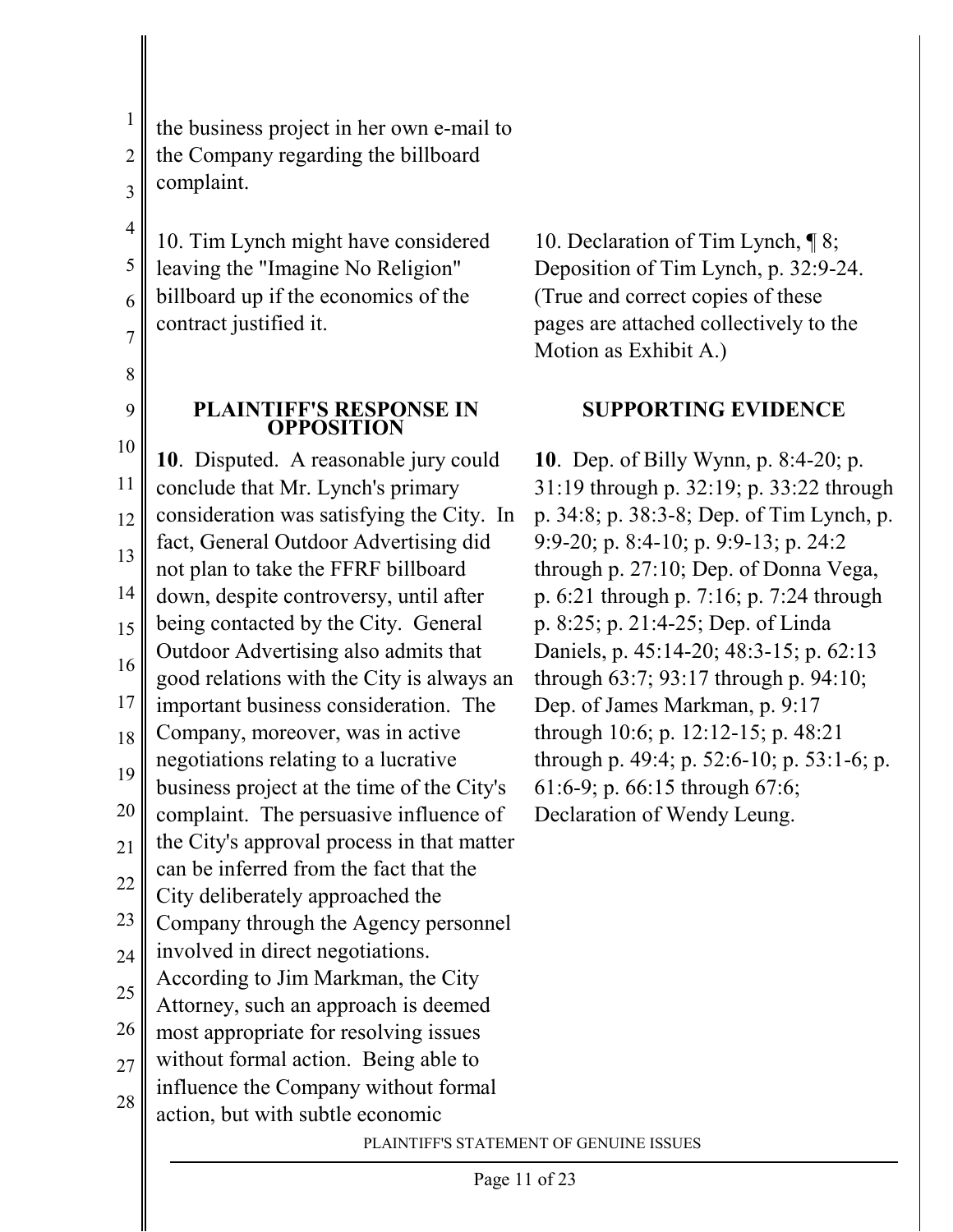| 1              | coercion, was critical to the City in this                                                                                       |                                         |  |
|----------------|----------------------------------------------------------------------------------------------------------------------------------|-----------------------------------------|--|
| $\overline{2}$ | case, moreover, because the City                                                                                                 |                                         |  |
|                | admittedly cannot directly regulate                                                                                              |                                         |  |
| 3              | billboard content. Attorney Markman                                                                                              |                                         |  |
| $\overline{4}$ | apparently actually discussed First                                                                                              |                                         |  |
| 5              | Amendment considerations with Linda                                                                                              |                                         |  |
| 6              | Daniels before contacting the Company,                                                                                           |                                         |  |
| 7              | although the City claims privilege as to                                                                                         |                                         |  |
| 8              | his actual communications. In any<br>event, a reasonable inference from the                                                      |                                         |  |
|                | facts supports the conclusion that Mr.                                                                                           |                                         |  |
| 9              | Lynch would not have considered                                                                                                  |                                         |  |
| 10             | leaving the FFRF billboard up, in light                                                                                          |                                         |  |
| 11             | of the city's complaint, given the                                                                                               |                                         |  |
| 12             | "economics" of the lucrative project                                                                                             |                                         |  |
| 13             | being negotiated with the City. Mr.<br>Lynch knew the importance of pleasing                                                     |                                         |  |
| 14             | the City - - and the City anticipated just                                                                                       |                                         |  |
| 15             | such a reaction.                                                                                                                 |                                         |  |
|                |                                                                                                                                  |                                         |  |
| 16             | II. Pursuant to Local Rule 7-9, Plaintiff submits the following<br>additional proposed material facts necessary to be litigated. |                                         |  |
| 17             |                                                                                                                                  |                                         |  |
| 18<br>19       | <b>PLAINTIFFS' ADDITIONAL</b><br><b>ALLEGED MATERIAL FACTS</b>                                                                   | <b>SUPPORTING EVIDENCE</b>              |  |
| 20             | 1. The City of Rancho Cucamonga                                                                                                  |                                         |  |
|                | applies its policy of contacting                                                                                                 | 1. Vega Dep., p. 9:4-22.                |  |
| 21             | businesses about complaints, even to                                                                                             |                                         |  |
| 22             | complaints about the substantive content                                                                                         |                                         |  |
| 23             |                                                                                                                                  |                                         |  |
| 24             | of speech on public billboards operated                                                                                          |                                         |  |
| 25             | by companies doing business in the                                                                                               |                                         |  |
| 26             | City.                                                                                                                            |                                         |  |
| 27             |                                                                                                                                  |                                         |  |
|                | 2. The City knows that it cannot directly                                                                                        | 2. Markman Dep., p. 12:12-15 and p.     |  |
| 28             |                                                                                                                                  |                                         |  |
|                |                                                                                                                                  | PLAINTIFF'S STATEMENT OF GENUINE ISSUES |  |
|                | Page 12 of 23                                                                                                                    |                                         |  |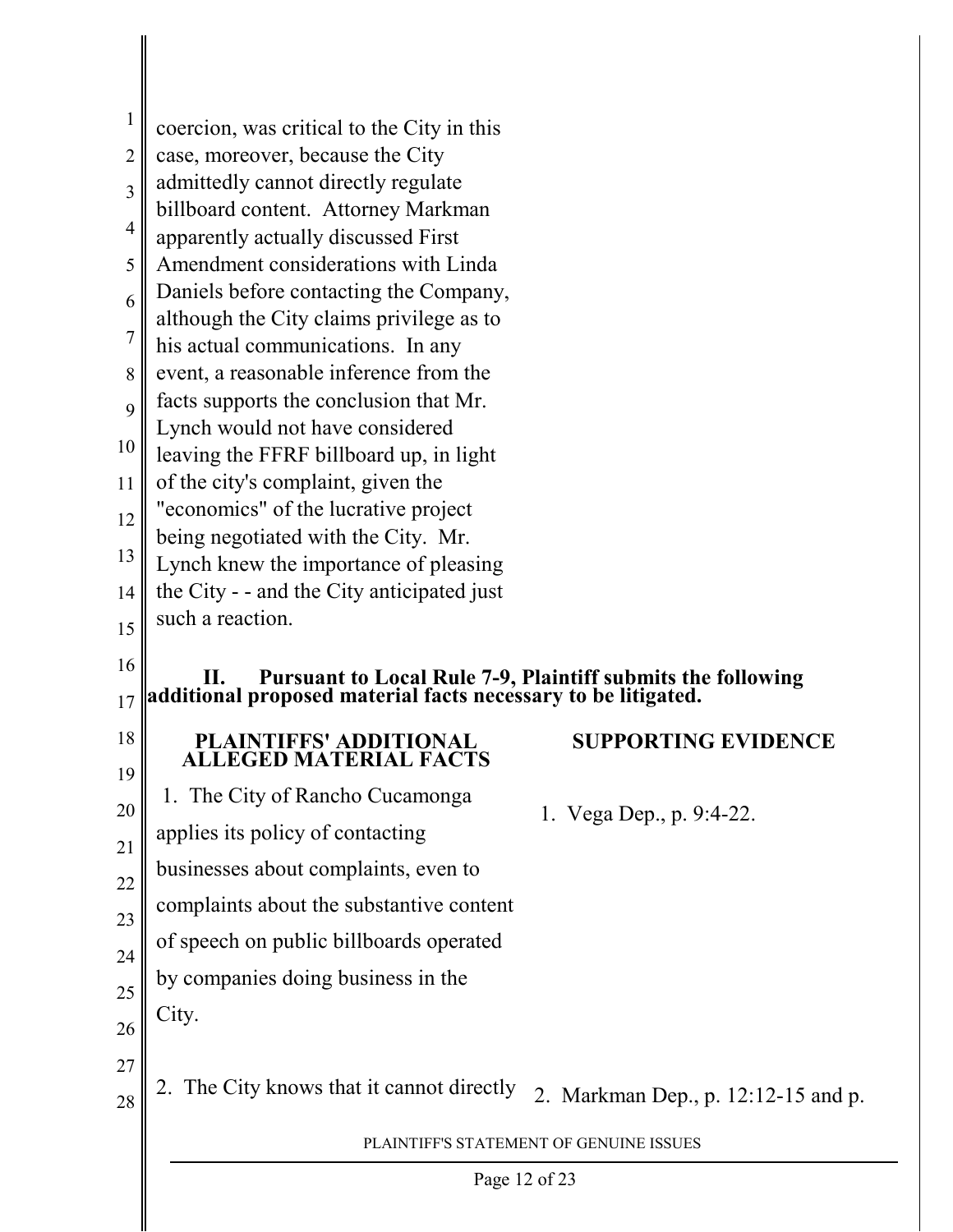|                | regulate or control the content of                                        | $67:1-6.$                                |  |
|----------------|---------------------------------------------------------------------------|------------------------------------------|--|
| $\overline{2}$ | billboard speech, but the City                                            |                                          |  |
| 3              | nevertheless follows a policy of                                          |                                          |  |
| $\overline{4}$ | contacting billboard operators regarding                                  |                                          |  |
| 5              | complaints about the content of                                           |                                          |  |
| 6              | unpopular messages.                                                       |                                          |  |
| 7              |                                                                           |                                          |  |
| 8              | 3. The City contacts billboard operators                                  | 3. Daniels Dep., p. 93:17 through 94:10. |  |
| 9              | about complaints regarding unpopular                                      |                                          |  |
| 10             | billboard content even if the operator                                    |                                          |  |
| 11             | presumably already knows about the                                        |                                          |  |
| 12             | complaints.                                                               |                                          |  |
| 13             |                                                                           |                                          |  |
| 14             | 4. According to Linda Daniels,                                            | 4. Daniels Dep., p. 94:6-10.             |  |
| 15             | Development Director, it is important to                                  |                                          |  |
| 16             | let the company know that "the City"                                      |                                          |  |
| 17             | has received complaints.                                                  |                                          |  |
| 18             |                                                                           |                                          |  |
| 19             | 5. The City knew from experience that a 5. Vega Dep., p. 22: 4-25.        |                                          |  |
| 20             | business probably will look into a                                        |                                          |  |
| 21             | complaint received from the City,<br>respond to the complaint, and report |                                          |  |
| 22             | back to the City.                                                         |                                          |  |
| 23             | 6. Complaints conveyed to billboard                                       | 6. Vega Dep., p. 29:19 through p. 30:1   |  |
| 24             | operators have resulted in responsive                                     | and p. 75:17 through 80:17.              |  |
| 25             | action by the operators.                                                  |                                          |  |
| 26             | 7. The defendant, Linda Daniels,                                          | 7. Vega Dep., p. 14:7-11.                |  |
| 27             | instructed her employee, Donna Vega, to                                   |                                          |  |
| 28             | contact General Outdoor Advertising                                       |                                          |  |
|                |                                                                           | PLAINTIFF'S STATEMENT OF GENUINE ISSUES  |  |
|                | Page 13 of 23                                                             |                                          |  |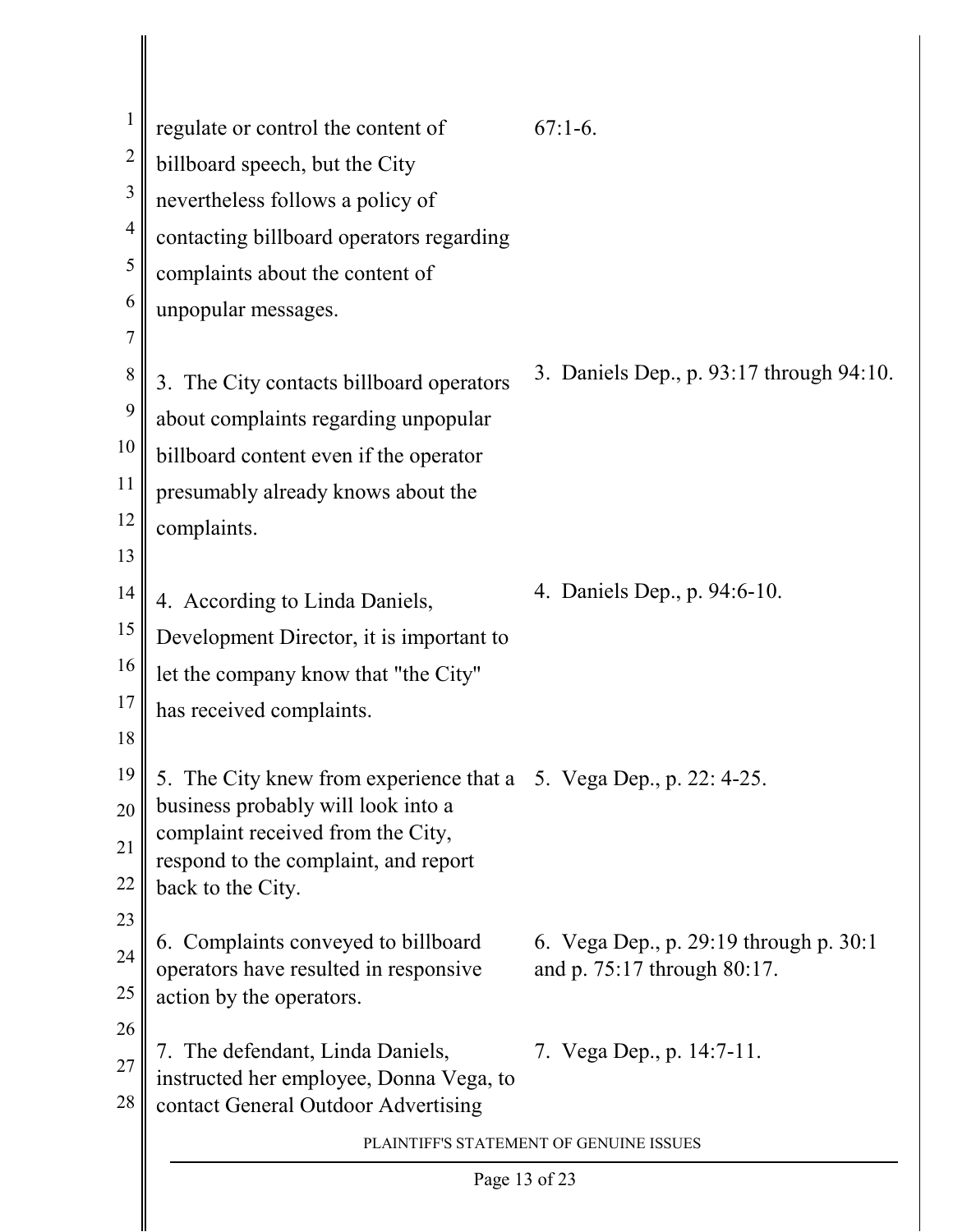| 2              | regarding complaints about a billboard<br>being displayed in the City.              |                                                                     |  |  |
|----------------|-------------------------------------------------------------------------------------|---------------------------------------------------------------------|--|--|
| $\mathfrak{Z}$ |                                                                                     |                                                                     |  |  |
| $\overline{4}$ | 8. Ms. Daniels allegedly knew that the<br>City had received complaints about the    | 8. Vega Dep., p. 10:14-16.                                          |  |  |
| 5              | billboard in question, which the                                                    |                                                                     |  |  |
| 6              | Plaintiff, Freedom From Religion<br>Foundation, contracted to display.              |                                                                     |  |  |
| $\overline{7}$ |                                                                                     |                                                                     |  |  |
| 8              | 9. Ms. Daniels also knew that the City<br>Manager's Office had received telephone   | 9. Daniels Dep., p. 24:1-3.                                         |  |  |
| 9              | complaints about the billboard, after                                               |                                                                     |  |  |
| 10             | local news publicity, and the callers                                               |                                                                     |  |  |
| 11             | were referred to the City's Code<br>Enforcement Office.                             |                                                                     |  |  |
| 12<br>13       |                                                                                     |                                                                     |  |  |
| 14             | 10. The content of public billboards is                                             | 10. Daniels Dep., p. 24:4-10.                                       |  |  |
| 15             | not a matter of Code Enforcement,<br>because the City cannot directly control       |                                                                     |  |  |
| 16             | or regulate the content of billboard                                                |                                                                     |  |  |
| 17             | speech.                                                                             |                                                                     |  |  |
| 18             | 11. The FFRF billboard included a                                                   | 11. Vega Dep., p. 7:3-6.                                            |  |  |
| 19             | stained glass motif with the phrase                                                 |                                                                     |  |  |
| 20             | "Imagine No Religion."                                                              |                                                                     |  |  |
| 21             | 12. The City understood that the                                                    | 12. Vega Dep., p. 13:5-6.                                           |  |  |
| 22             | billboard was intended to cause people<br>to contemplate the possibility of a world |                                                                     |  |  |
| 23             | without religion.                                                                   |                                                                     |  |  |
| 24             |                                                                                     |                                                                     |  |  |
| 25             | 13. The complaints that the City<br>received about the "Imagine No                  | 13. Vega Dep., p. 9:16 through p. 10:8;<br>Daniels Dep., p. 13:1-4. |  |  |
| 26             | Religion" billboard voiced opposition to                                            |                                                                     |  |  |
| 27<br>28       | the billboard message, expressed<br>offense, and wanted the billboard               |                                                                     |  |  |
|                |                                                                                     | PLAINTIFF'S STATEMENT OF GENUINE ISSUES                             |  |  |
|                | Page 14 of 23                                                                       |                                                                     |  |  |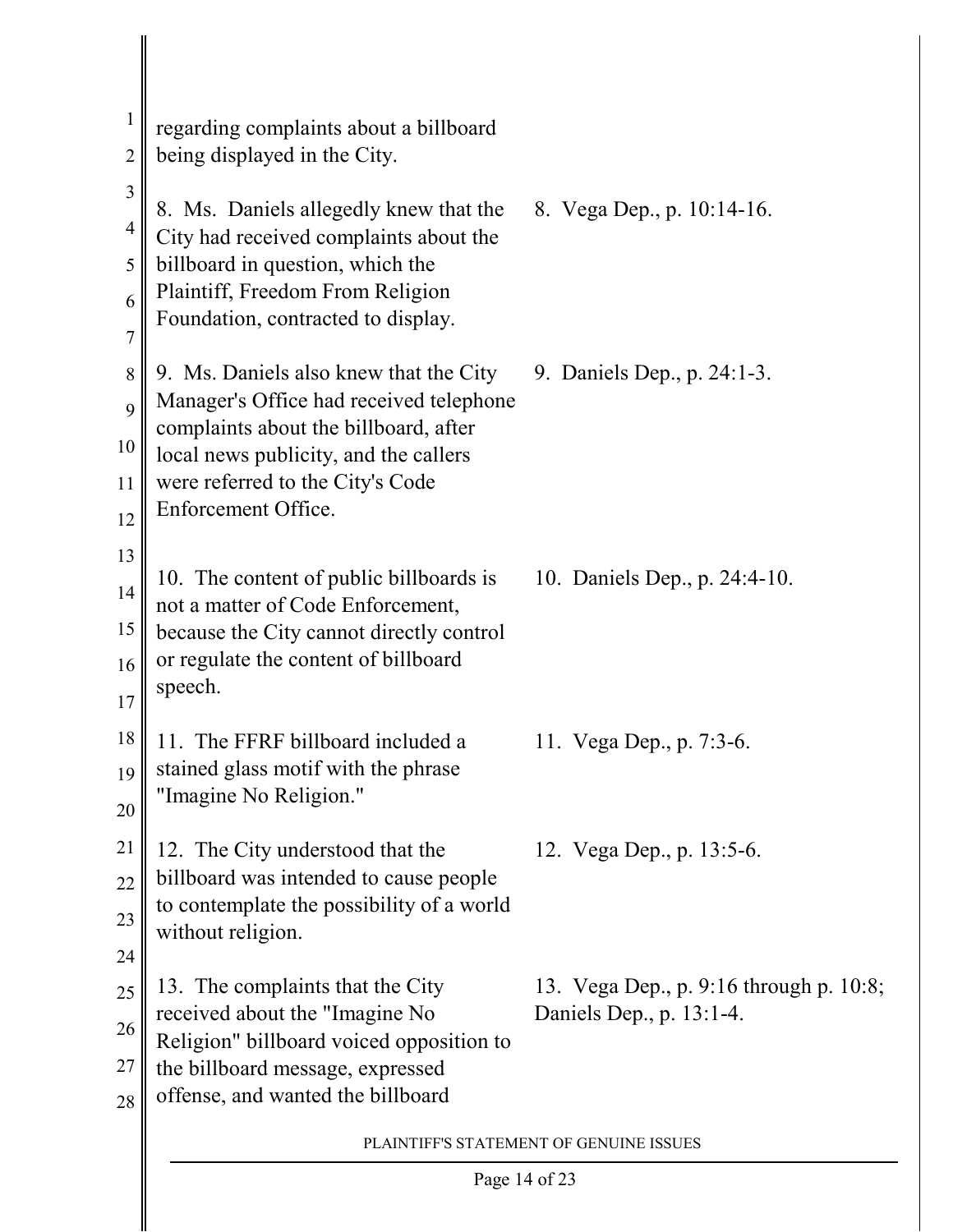| $\mathbf{1}$                                                                        | removed.                                                                                                                                                                                                                                                                                          |                                |
|-------------------------------------------------------------------------------------|---------------------------------------------------------------------------------------------------------------------------------------------------------------------------------------------------------------------------------------------------------------------------------------------------|--------------------------------|
| $\overline{2}$<br>$\overline{3}$<br>$\overline{4}$<br>5<br>6<br>$\overline{7}$<br>8 | 14. Donna Vega promptly contacted<br>General Outdoor Advertising upon Ms.<br>Daniels' request; Ms. Vega contacted<br>Billy Wynn at General Outdoor<br>Advertising in order "to inform him that<br>we had received complaints about the<br>billboard; that the City had received<br>complaints."   | 14. Vega Dep., p. 10:9-11.     |
| 9<br>10<br>11<br>12<br>13                                                           | 15. Ms. Daniels had advised Ms. Vega<br>that the City was receiving complaints<br>about the billboard from residents who<br>were offended by its content, and she<br>asked Ms. Vega to "call General<br>Outdoor to let them know."                                                                | 15. Daniels Dep., p. 12:2-16.  |
| 14<br>15<br>16<br>17<br>18<br>19<br>20                                              | 16. When Ms. Vega contacted Mr.<br>Wynn, she "called to let him know that<br>we had received complaints from<br>residents who were offended by the<br>billboard." Ms. Vega further stated that<br>"the City had been receiving complaints<br>by residents who were offended by the<br>billboard." | 16. Vega Dep., p. 30:5-7.      |
| 21<br>22<br>23<br>24                                                                | 17. Ms. Vega had no other purpose for<br>her call to General Outdoor Advertising.<br>She simply called to say that the City<br>received "a lot" of calls objecting to the<br>message of the FFRF billboard.                                                                                       | 17. Wynn Dep., p. 11:17-19.    |
| 25<br>26<br>27<br>28                                                                | 18. Linda Daniels selected Donna Vega<br>to contact General Outdoor because Ms.<br>Vega was working at that time with the<br>Company.                                                                                                                                                             | 18. Daniels Dep., p. 70:14-18. |
|                                                                                     | PLAINTIFF'S STATEMENT OF GENUINE ISSUES                                                                                                                                                                                                                                                           |                                |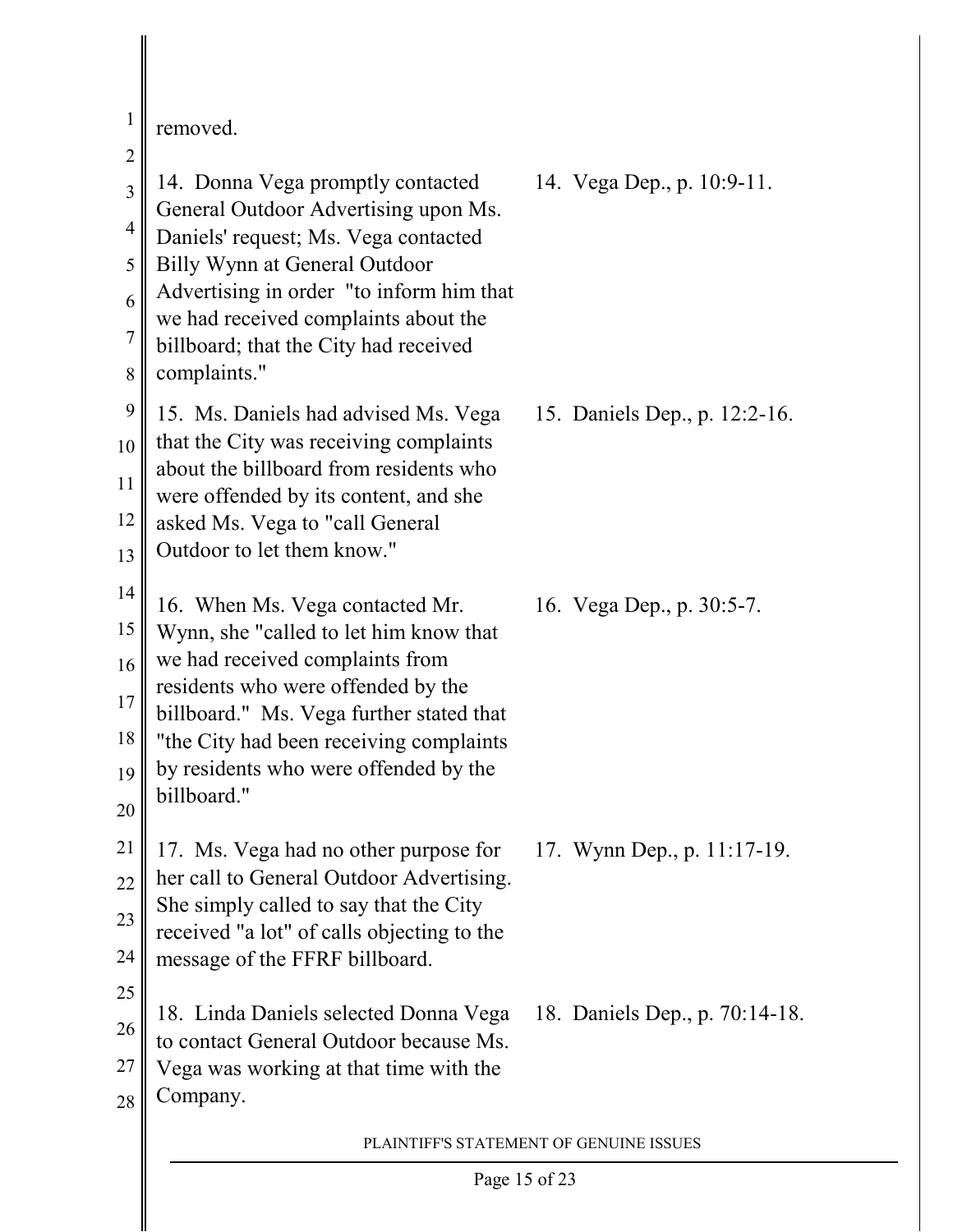| $\overline{4}$<br>20. When contacting General Outdoor<br>20. Vega Dep., p. 30:8 through p. 31:1.<br>5<br>Advertising, Ms. Vega did not "remind"<br>6<br>General Outdoor Advertising that the<br>content of the FFRF billboard was<br>$\overline{7}$<br>something over which the City had no<br>8<br>regulatory control; nor did she advise<br>9<br>General Outdoor Advertising that any<br>response to the complaints was strictly a<br>10<br>business decision between General<br>11<br>Outdoor Advertising and their client.<br>12<br>21. While directing Ms. Vega to contact<br>21. Daniels Dep., p. 71:24 through p.<br>13<br>General Outdoor Advertising, Linda<br>72:25.<br>14<br>Daniels also did not tell her to advise<br>15<br>General Outdoor Advertising that any<br>response to complaints was strictly a<br>16<br>business decision to be made by General<br>17<br>Outdoor Advertising.<br>18<br>22. Contacting General Outdoor<br>22. Vega Dep., p. 75:17 through p.<br>19<br>Advertising through an employee<br>80:17<br>20<br>working on a lucrative business project<br>21<br>is consistent with the City's past<br>practice. For example, a couple months<br>22<br>before the situation arose involving the<br>23<br>"Imagine No Religion" billboard, the<br>24<br>City contacted another billboard<br>operator regarding complaints about its<br>25<br>billboard.<br>26 |  |
|---------------------------------------------------------------------------------------------------------------------------------------------------------------------------------------------------------------------------------------------------------------------------------------------------------------------------------------------------------------------------------------------------------------------------------------------------------------------------------------------------------------------------------------------------------------------------------------------------------------------------------------------------------------------------------------------------------------------------------------------------------------------------------------------------------------------------------------------------------------------------------------------------------------------------------------------------------------------------------------------------------------------------------------------------------------------------------------------------------------------------------------------------------------------------------------------------------------------------------------------------------------------------------------------------------------------------------------------------------------------------------------------|--|
|                                                                                                                                                                                                                                                                                                                                                                                                                                                                                                                                                                                                                                                                                                                                                                                                                                                                                                                                                                                                                                                                                                                                                                                                                                                                                                                                                                                             |  |
|                                                                                                                                                                                                                                                                                                                                                                                                                                                                                                                                                                                                                                                                                                                                                                                                                                                                                                                                                                                                                                                                                                                                                                                                                                                                                                                                                                                             |  |
|                                                                                                                                                                                                                                                                                                                                                                                                                                                                                                                                                                                                                                                                                                                                                                                                                                                                                                                                                                                                                                                                                                                                                                                                                                                                                                                                                                                             |  |
| 27<br>23. The other billboard also involved<br>23. Vega Dep., p. 75:21-23.<br>content which was considered offensive.<br>28                                                                                                                                                                                                                                                                                                                                                                                                                                                                                                                                                                                                                                                                                                                                                                                                                                                                                                                                                                                                                                                                                                                                                                                                                                                                 |  |
| PLAINTIFF'S STATEMENT OF GENUINE ISSUES                                                                                                                                                                                                                                                                                                                                                                                                                                                                                                                                                                                                                                                                                                                                                                                                                                                                                                                                                                                                                                                                                                                                                                                                                                                                                                                                                     |  |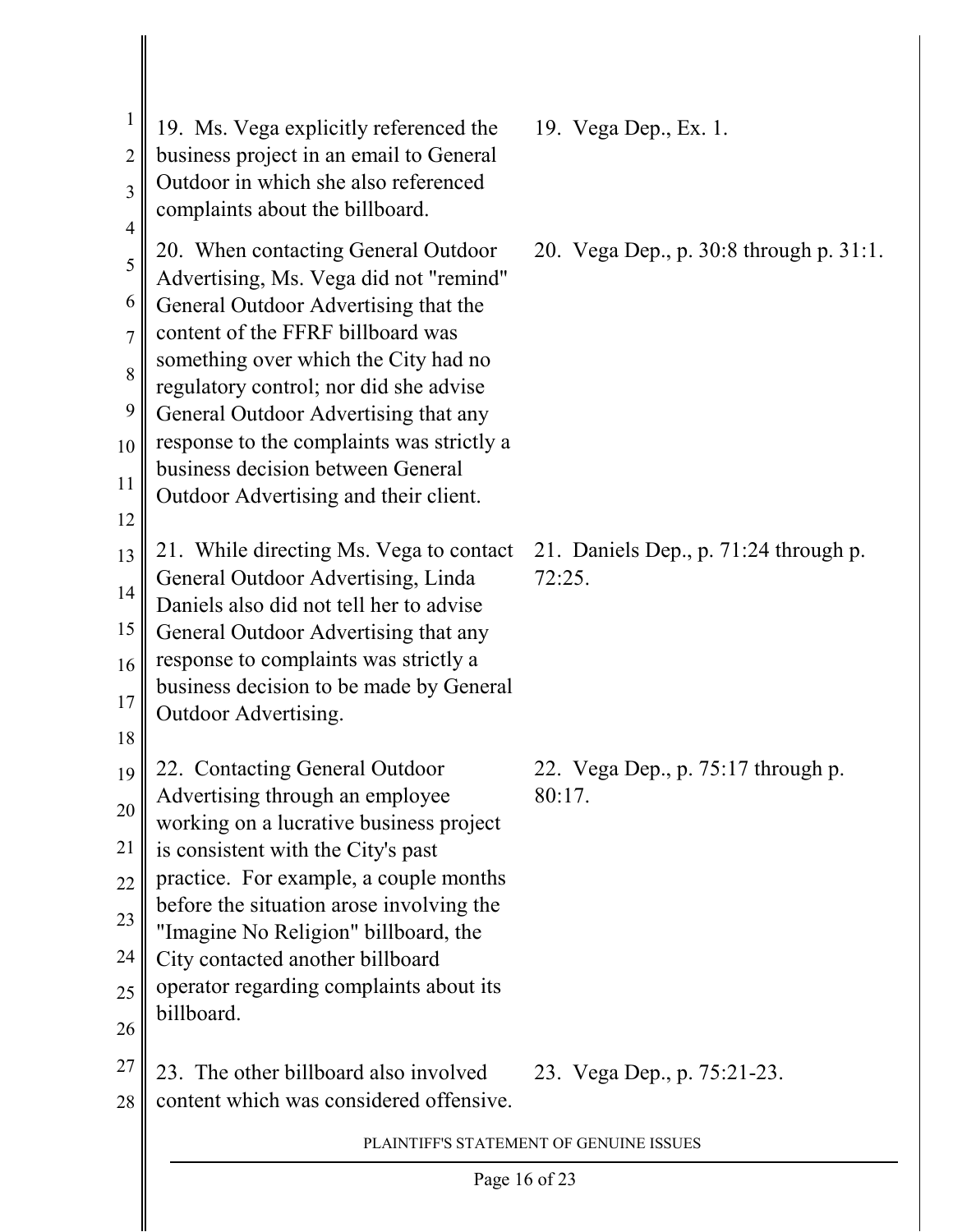| 1<br>$\overline{2}$<br>$\overline{3}$<br>$\overline{4}$<br>5<br>6<br>$\overline{7}$ | 24. The City contacted Lamar<br>Advertising through an employee,<br>Flavio Nunez, who was also working on<br>a business project with Lamar at the<br>time of reporting the complaint. As in<br>this case, Lamar responded to the City's<br>complaint, including by moving the<br>billboard. |  | 24. Vega Dep., p. 80:16    |
|-------------------------------------------------------------------------------------|---------------------------------------------------------------------------------------------------------------------------------------------------------------------------------------------------------------------------------------------------------------------------------------------|--|----------------------------|
| 8<br>9<br>10<br>11                                                                  | 25. Linda Daniels has acknowledged<br>that the reason for contacting General<br>Outdoor Advertising was to "ask if there<br>was a way to get it [the billboard]<br>removed."                                                                                                                |  | 25. Leung Declaration, 15. |
| 12<br>13<br>14<br>15<br>16<br>17                                                    | 26. Ms. Daniels expressly told a<br>reporter for the Inland Valley Daily<br>Bulletin, Wendy Leung, that the City<br>contacted General Outdoor Advertising<br>to ask "if there was a way to get it [the<br>billboard] removed. "                                                             |  | 26. Leung Declaration, 15. |
| 18<br>19<br>20                                                                      | 27. General Outdoor Advertising<br>responded almost immediately to the<br>contact from the City by refusing to<br>further display the FFRF billboard.                                                                                                                                       |  | 27. Vega Dep., p. 7:7-16.  |
| 21<br>22<br>23<br>24<br>25<br>26                                                    | 28. General Outdoor Advertising<br>received the City's complaint after 4:00<br>p.m. on Wednesday, November 19, and<br>then called the City back early on the<br>morning of November 20, to report that<br>it was removing the "Imagine No<br>Religion" billboard.                           |  | 28. Vega Dep., p. 7:1-25.  |
| 27<br>28                                                                            | 29. General Outdoor had a potentially<br>lucrative project pending before the City<br>PLAINTIFF'S STATEMENT OF GENUINE ISSUES                                                                                                                                                               |  | 29. Wynn Dep., p. 34:3-8.  |
|                                                                                     | Page 17 of 23                                                                                                                                                                                                                                                                               |  |                            |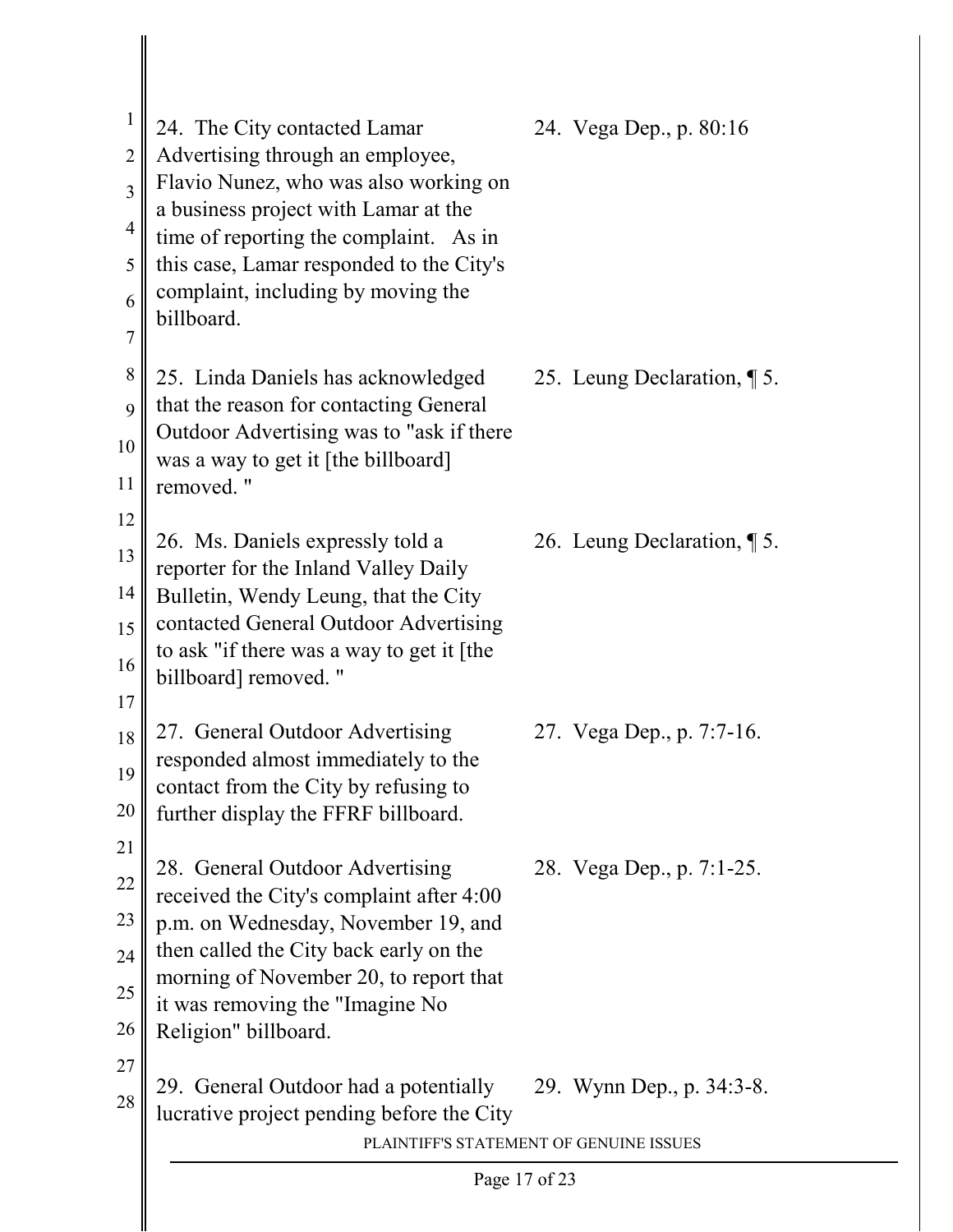|                | when contacted.                                                                     |                                                                         |  |
|----------------|-------------------------------------------------------------------------------------|-------------------------------------------------------------------------|--|
| $\overline{2}$ |                                                                                     |                                                                         |  |
| $\overline{3}$ | 30. Maintaining good relations with the<br>City is desirable and advantageous for   | 30. Wynn Dep., p. 33:22 through p. 34-<br>2; Lynch Dep., p. 27:7-10.    |  |
| 4              | billboard operators.                                                                |                                                                         |  |
| 5              |                                                                                     |                                                                         |  |
| 6              | 31. Prior to contact by the City, General<br>Outdoor Advertising had not planned to | 31. Wynn Dep., p. 31:19 through p.<br>32:5.                             |  |
| $\overline{7}$ | take down the FFRF billboard.                                                       |                                                                         |  |
| 8              |                                                                                     |                                                                         |  |
| 9              | 32. Although General Outdoor claims<br>to have known about complaints prior to      | 32. Wynn Dep., p. 8:12-20.                                              |  |
| 10             | contact from the City, it only decided to                                           |                                                                         |  |
| 11             | take the billboard down immediately<br>after receiving the City's complaint.        |                                                                         |  |
| 12             |                                                                                     |                                                                         |  |
| 13             | 33. Mr. Wynn did not know what could                                                | 33. Wynn Dep., p. 7:11 through p. 8:8.                                  |  |
| 14             | be done about the FFRF billboard when<br>the City called, so he asked the owner,    |                                                                         |  |
| 15             | Tim Lynch.                                                                          |                                                                         |  |
| 16             |                                                                                     |                                                                         |  |
| 17             | 34. Before Mr. Wynn could even<br>quantify the number of complaints, Mr.            | 34. Wynn Dep., p. 12:2 through p. 14:4,<br>and p. 19:6-18.              |  |
| 18             | Lynch told Wynn to yank the billboard.                                              |                                                                         |  |
| 19             |                                                                                     |                                                                         |  |
| 20             | 35. General Outdoor Advertising<br>assured the City of a response, as soon          | 35. Vega Dep., p. 29:19 through p.<br>30:1; Wynn Dep., p. 21:1-6; Lynch |  |
| 21             | as it got the City's complaint, which was                                           | Dep., p. 29:12-21.                                                      |  |
| 22             | Company standard practice.                                                          |                                                                         |  |
| 23<br>24       | 36. General Outdoor Advertising did                                                 | 36. Vega Dep., p. 31:3 through p. 32:7.                                 |  |
|                | report back to the City, and Donna Vega                                             |                                                                         |  |
| 25<br>26       | in turn reported back to Linda Daniels<br>regarding everything she learned from     |                                                                         |  |
| 27             | General Outdoor Advertising about the                                               |                                                                         |  |
| 28             | "Imagine No Religion" billboard.                                                    |                                                                         |  |
|                |                                                                                     |                                                                         |  |
|                | PLAINTIFF'S STATEMENT OF GENUINE ISSUES                                             |                                                                         |  |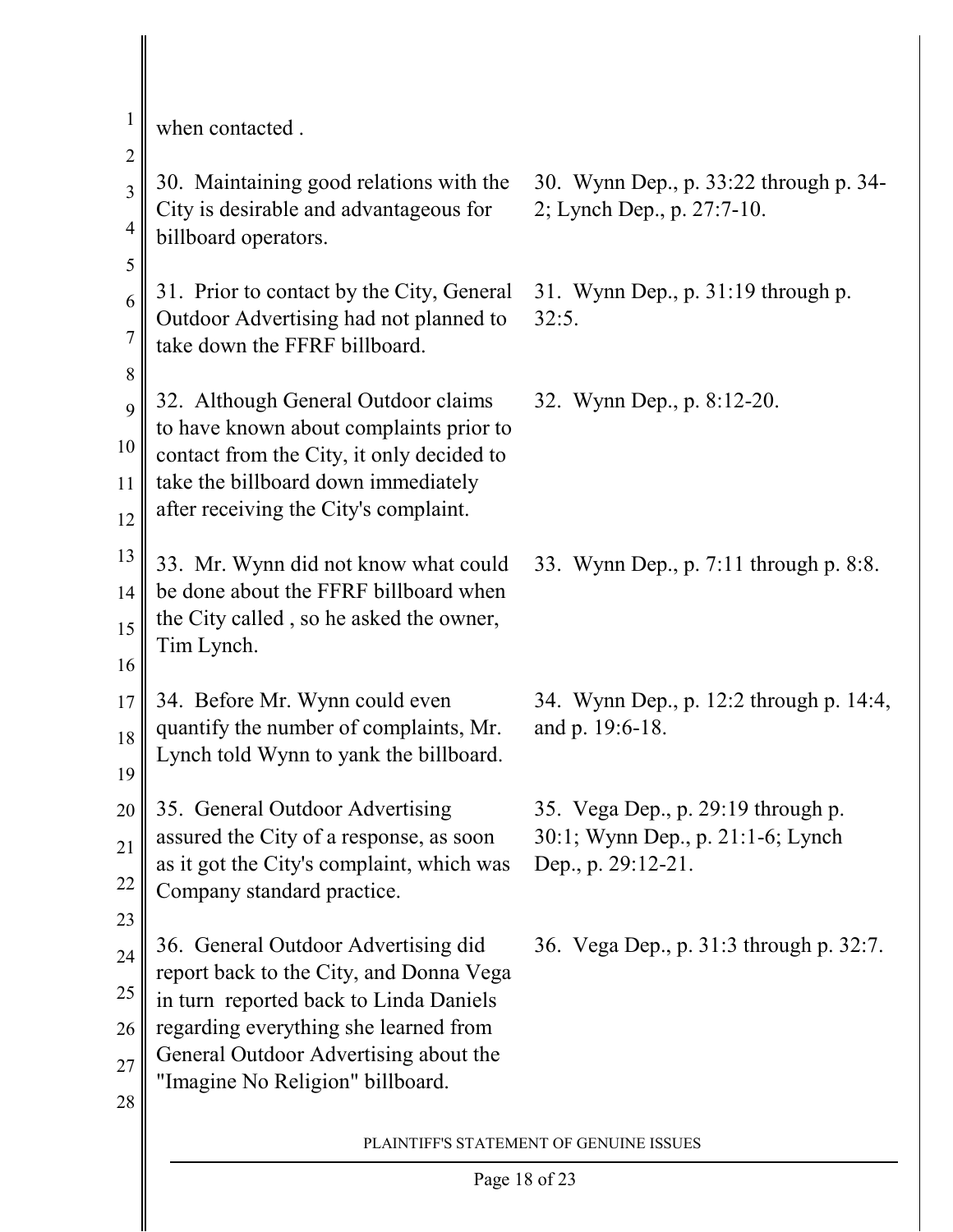| 1<br>2 | 37. The City immediately began "telling 37. Vega Dep., Exh. 2.<br>residents that the sign will be down by |                                           |  |
|--------|-----------------------------------------------------------------------------------------------------------|-------------------------------------------|--|
| 3      | the end of the day, so that seems to have<br>put some of them at ease."                                   |                                           |  |
| 4      |                                                                                                           |                                           |  |
| 5      | 38. Linda Daniels claims that long time                                                                   | 38. Daniels Dep., p. 48:3-15.             |  |
| 6      | City Attorney, Jim Markman, actually<br>called her into his office to suggest that                        |                                           |  |
| 7      | her department contact General Outdoor                                                                    |                                           |  |
| 8      | Advertising about the "Imagine No                                                                         |                                           |  |
| 9      | Religion" billboard.                                                                                      |                                           |  |
| 10     | 39. Despite the City's claimed policy of                                                                  | 39. Daniels Dep., p. 52:1-18              |  |
| 11     | conveying all complaints to businesses                                                                    |                                           |  |
| 12     | as a matter of course, Ms. Daniels was<br>unaware of any prior instance in which                          |                                           |  |
| 13     | Attorney Markman, from the Richards,                                                                      |                                           |  |
| 14     | Watson, and Gershon Law Firm, had                                                                         |                                           |  |
| 15     | asked her to report a complaint to a local<br>business.                                                   |                                           |  |
| 16     |                                                                                                           |                                           |  |
| 17     | 40. Attorney Markman claims to have<br>become aware of the FFRF billboard                                 | 40. Markman Dep., p. 7:6-14.              |  |
| 18     | from the Head of Code Enforcement,                                                                        |                                           |  |
| 19     | Kurt Keating.                                                                                             |                                           |  |
| 20     | 41. Attorney Markman says that                                                                            | 41. Markman Dep., p. 7:6-14.              |  |
| 21     | Keating showed him a picture of the                                                                       |                                           |  |
| 22     | billboard and noted the Beatles'                                                                          |                                           |  |
| 23     | "Imagine No Religion" phrase.                                                                             |                                           |  |
| 24     | 42. Mr. Keating, however, has testified                                                                   | 42. Keating Dep., p. 9:11 through p.      |  |
| 25     | he did not even know that the phrase                                                                      | 10:18, p. 20:12-21; p. 26:4-14; p. 34:16- |  |
| 26     | was from the Beatles and he had no<br>picture of the billboard to show.                                   | 23.                                       |  |
| 27     |                                                                                                           |                                           |  |
| 28     | 43. Mr. Keating unequivocally denies                                                                      | 43. Keating Dep., p. 34:16-23.            |  |
|        | PLAINTIFF'S STATEMENT OF GENUINE ISSUES                                                                   |                                           |  |
|        | Page 19 of 23                                                                                             |                                           |  |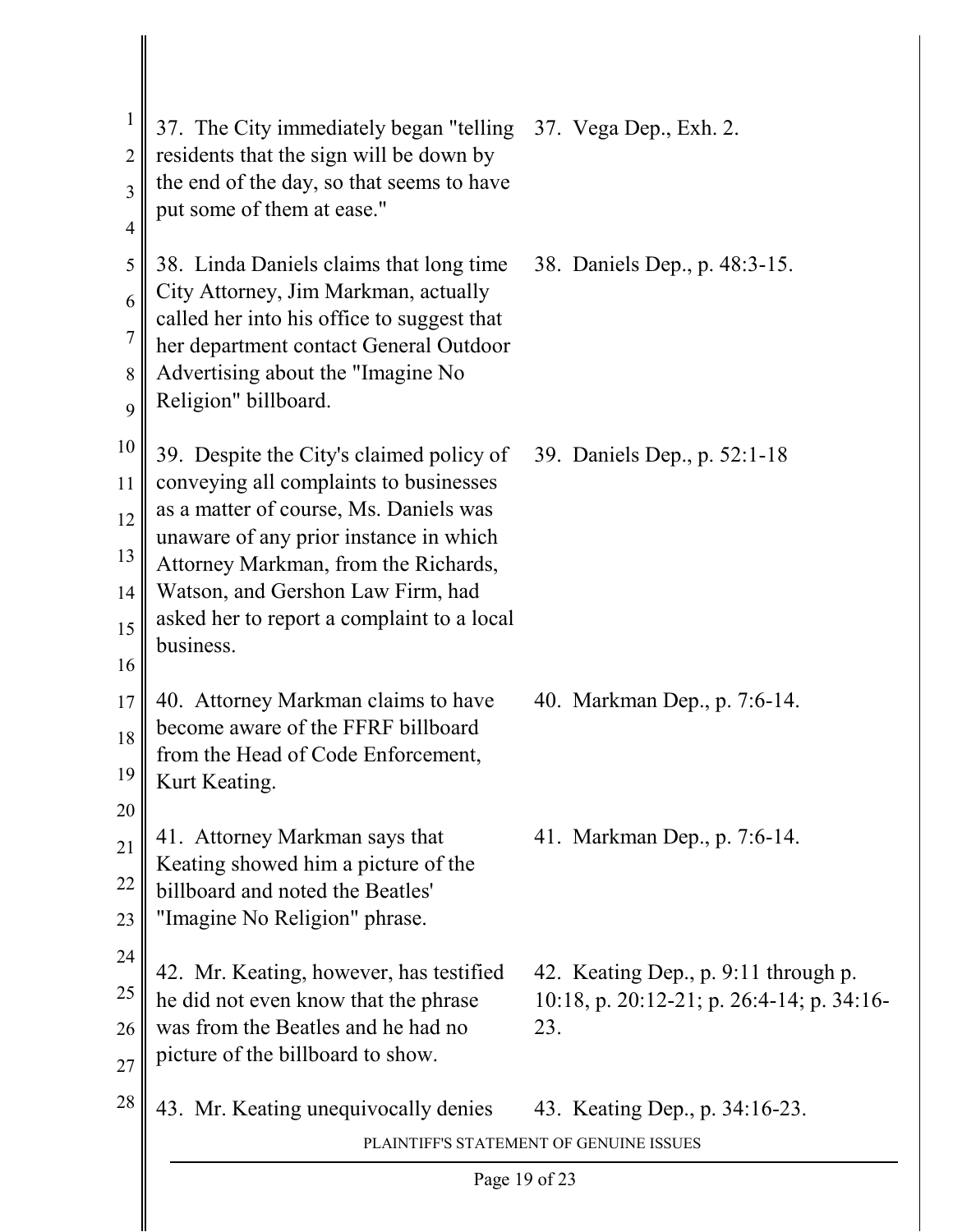| $\mathbf{1}$   |                                                                                 |                                         |
|----------------|---------------------------------------------------------------------------------|-----------------------------------------|
| $\overline{2}$ | knowing that Attorney Markman was a<br>Beatles fan, or that "Imagine No         |                                         |
| 3              | Religion" was a phrase from a Beatles                                           |                                         |
|                | song, and Keating was unconcerned                                               |                                         |
| $\overline{4}$ | about the billboard.                                                            |                                         |
| 5<br>6         | 44. Attorney Markman acknowledges                                               | 44. Markman Dep., p. 9:17 through p.    |
| 7              | that the reason to notify businesses<br>about complaints is to seek voluntary   | 10:6.                                   |
| 8              | solutions. Attorney Markman stated just                                         |                                         |
| 9              | this, as follows:                                                               |                                         |
|                | "When the City gets complaints about                                            |                                         |
| 10             | any activity, business activity in the city,                                    |                                         |
| 11             | normally speaking, rather than enforcing<br>or getting involved in some kind of |                                         |
| 12             | formal adversarial process with them,                                           |                                         |
| 13             | we always let them know that people are                                         |                                         |
| 14             | complaining in the hope that the                                                |                                         |
| 15             | complaints will cease, or they can react                                        |                                         |
| 16             | and call the people or complain or deal<br>with it in some way "                |                                         |
| 17             | "But the City is -- tries to pass along"                                        |                                         |
| 18             | information that might lead to solutions                                        |                                         |
| 19             | rather than having to take some kind of                                         |                                         |
|                | formal action."                                                                 |                                         |
| 20             | 45. According to Attorney Markman,                                              | 45. Markman Dep., p. 49:1-4.            |
| 21             | "the City tries to be proactive and to                                          |                                         |
| 22             | impart information [about complaints],                                          |                                         |
| 23             | again, with the hope that it will be                                            |                                         |
| 24             | resolved without the City having to do<br>anything formal."                     |                                         |
| 25             |                                                                                 |                                         |
| 26             | 46. According to Attorney Markman, the                                          | 46. Markman Dep., p. 20:17-19.          |
| 27             | appropriate person to make contact with                                         |                                         |
| 28             | a business about complaints is a person                                         |                                         |
|                | who has "a relationship with somebody                                           |                                         |
|                |                                                                                 | PLAINTIFF'S STATEMENT OF GENUINE ISSUES |
|                | Page 20 of 23                                                                   |                                         |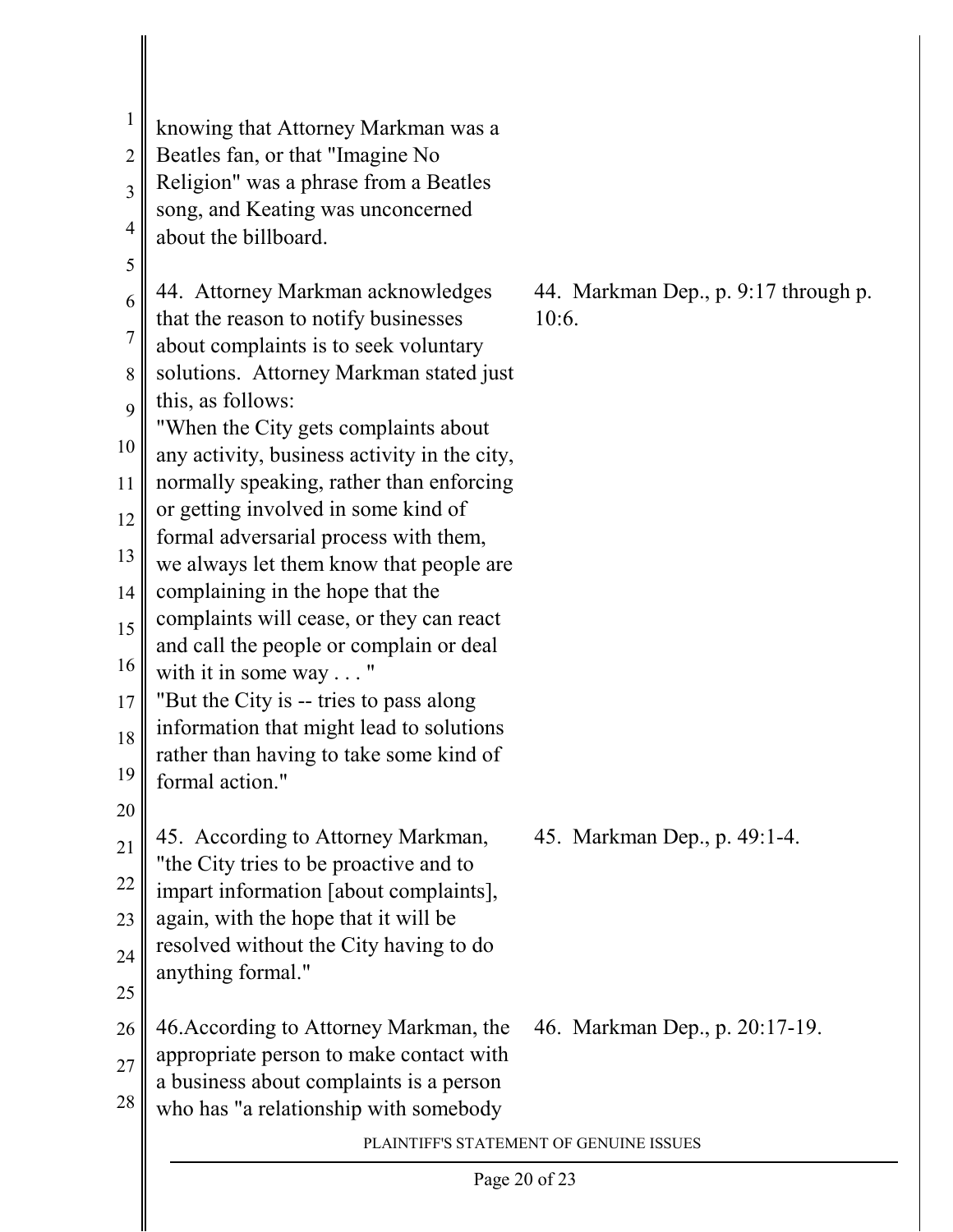| $\mathbf{1}$<br>$\overline{2}$ | at the company that -- where he's<br>working with them at the time.                  |                                |
|--------------------------------|--------------------------------------------------------------------------------------|--------------------------------|
| $\overline{3}$                 | 47. Attorney Markman believes he                                                     | 47. Markman Dep., p. 21:12-17. |
| $\overline{4}$                 | "picked the right person" in Linda                                                   |                                |
| 5                              | Daniels to contact General Outdoor<br>Advertising "because we are negotiating        |                                |
| 6<br>$\overline{7}$            | contracts with these people."                                                        |                                |
| 8                              | 48. Attorney Markman further                                                         | 48. Markman Dep., p. 52:6-10.  |
| 9                              | explained the rationale for contacting                                               |                                |
| 10                             | businesses about complaints when there                                               |                                |
| 11                             | is a relationship with the City:<br>"The business relationship is a reason --        |                                |
| 12                             | the fact that we're in a process of                                                  |                                |
| 13                             | recommending approval of a project and<br>the applicant is perceived to be acting    |                                |
| 14                             | badly is a reason to tell him he's                                                   |                                |
| 15                             | perceived to be acting badly. "                                                      |                                |
| 16                             | 49. The City Attorney states that                                                    | 49. Markman Dep., p. 53:1-13.  |
| 17                             | conveying information about complaints                                               |                                |
| 18                             | may be useful to completing a business<br>transaction with the City:                 |                                |
| 19                             | "If you are doing a business transaction,                                            |                                |
| 20                             | then there are people you're dealing with<br>who you can say 'here is a circumstance |                                |
| 21                             | that you need to know about because we                                               |                                |
| 22                             | are trying to process a business                                                     |                                |
| 23                             | transaction.'<br>"You know, I don't know who they are.                               |                                |
| 24                             | I've never talked to an official at the                                              |                                |
| 25                             | advertising company. But -- or even                                                  |                                |
| 26<br>27                       | their lawyers. I just review drafts and<br>talk with the staff and give them my      |                                |
| 28                             | input. But Linda Daniels, to me, was in                                              |                                |
|                                | a business relationship transaction with                                             |                                |
|                                | PLAINTIFF'S STATEMENT OF GENUINE ISSUES                                              |                                |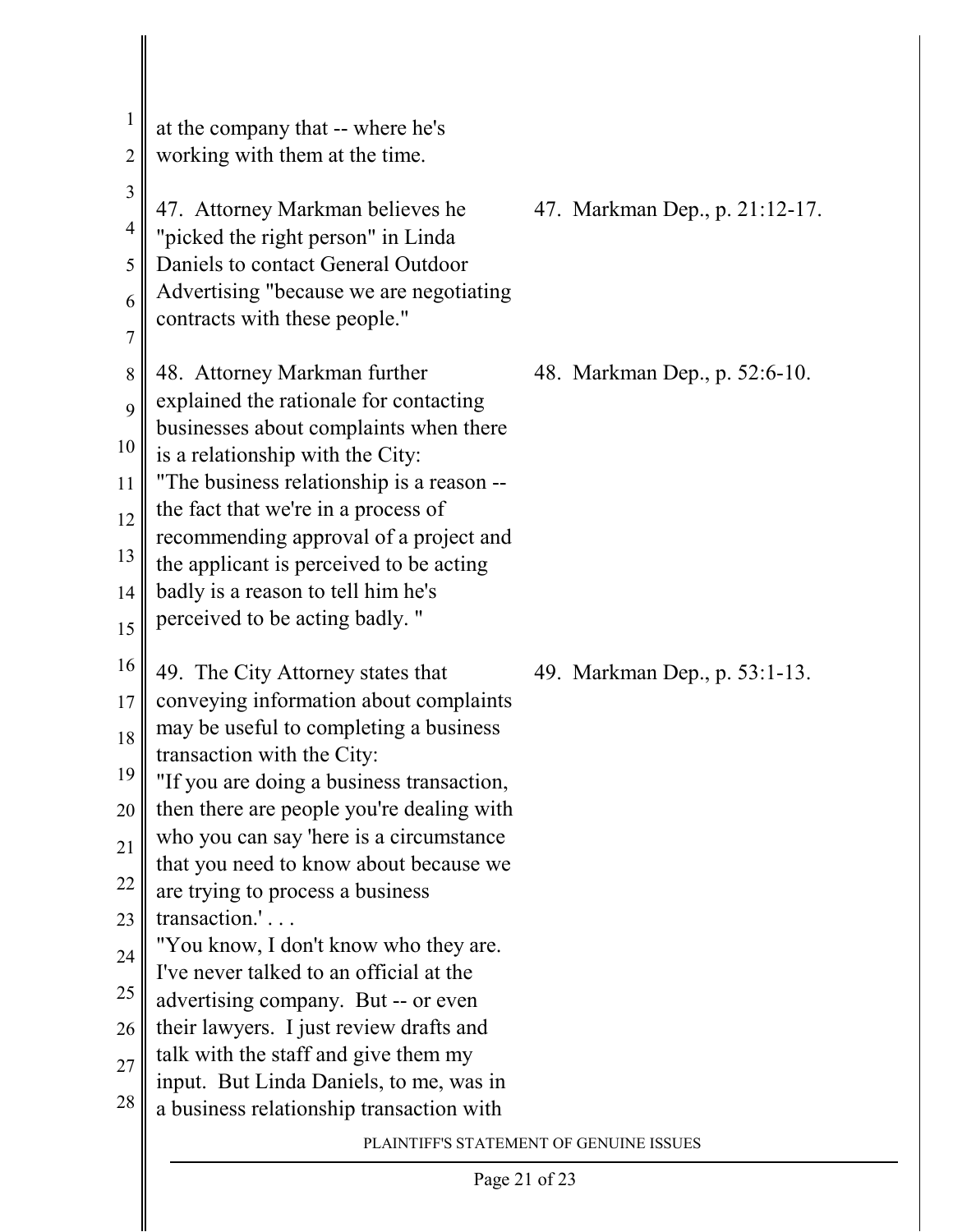| $\mathbf{1}$<br>$\overline{2}$ | that particular company, so that's why I<br>contacted her."                                                                                                                                                                                                                                                                 |                                                |
|--------------------------------|-----------------------------------------------------------------------------------------------------------------------------------------------------------------------------------------------------------------------------------------------------------------------------------------------------------------------------|------------------------------------------------|
| $\mathfrak{Z}$<br>4<br>5       | 50. In choosing Linda Daniels to<br>contact General Outdoor Advertising,<br>because of her department's relationship                                                                                                                                                                                                        | 50. Markman Dep., p. 12:12-15.                 |
| 6<br>7                         | with the Company, Attorney Markman<br>was well aware that the City could not<br>directly regulate the allegedly offensive                                                                                                                                                                                                   |                                                |
| 8<br>9                         | billboard content. "We all know there's<br>no such thing as code enforcement on --<br>on billboard content. I mean, that is just                                                                                                                                                                                            |                                                |
| 10<br>11                       | not something -- we're not allowed to do<br>it so that wasn't even the point."                                                                                                                                                                                                                                              |                                                |
| 12<br>13<br>14                 | 51. The City considers the volume of<br>complaints received to be significant in<br>its reporting to businesses.                                                                                                                                                                                                            | 51. Daniels Dep., p. 75:6-21.                  |
| 15<br>16<br>17                 | 52. According to Linda Daniels, the<br>volume of complaints is important<br>information.                                                                                                                                                                                                                                    | 52. Daniels Dep., p. 75:18-21.                 |
| 18<br>19<br>20<br>21           | 53. Toward the end of quantifying<br>opposition to FFRF's billboard, the City<br>eventually undertook to tally opposition<br>to FFRF's billboard.                                                                                                                                                                           | 53. Daniels Dep., p. 75:22 through p.<br>76:5. |
| 22<br>23<br>24<br>25<br>26     | 54. According to the City's Enforcement 54. Keating Dep., p. 21:5 through p.<br>Head, Kurt Keating, contacting billboard<br>companies about the content of billboard<br>speech is unprecedented in his<br>experience, which experience includes<br>working for other cities in addition to<br>the City of Rancho Cucamonga. | 23:11.                                         |
| 27<br>28                       |                                                                                                                                                                                                                                                                                                                             | PLAINTIFF'S STATEMENT OF GENUINE ISSUES        |